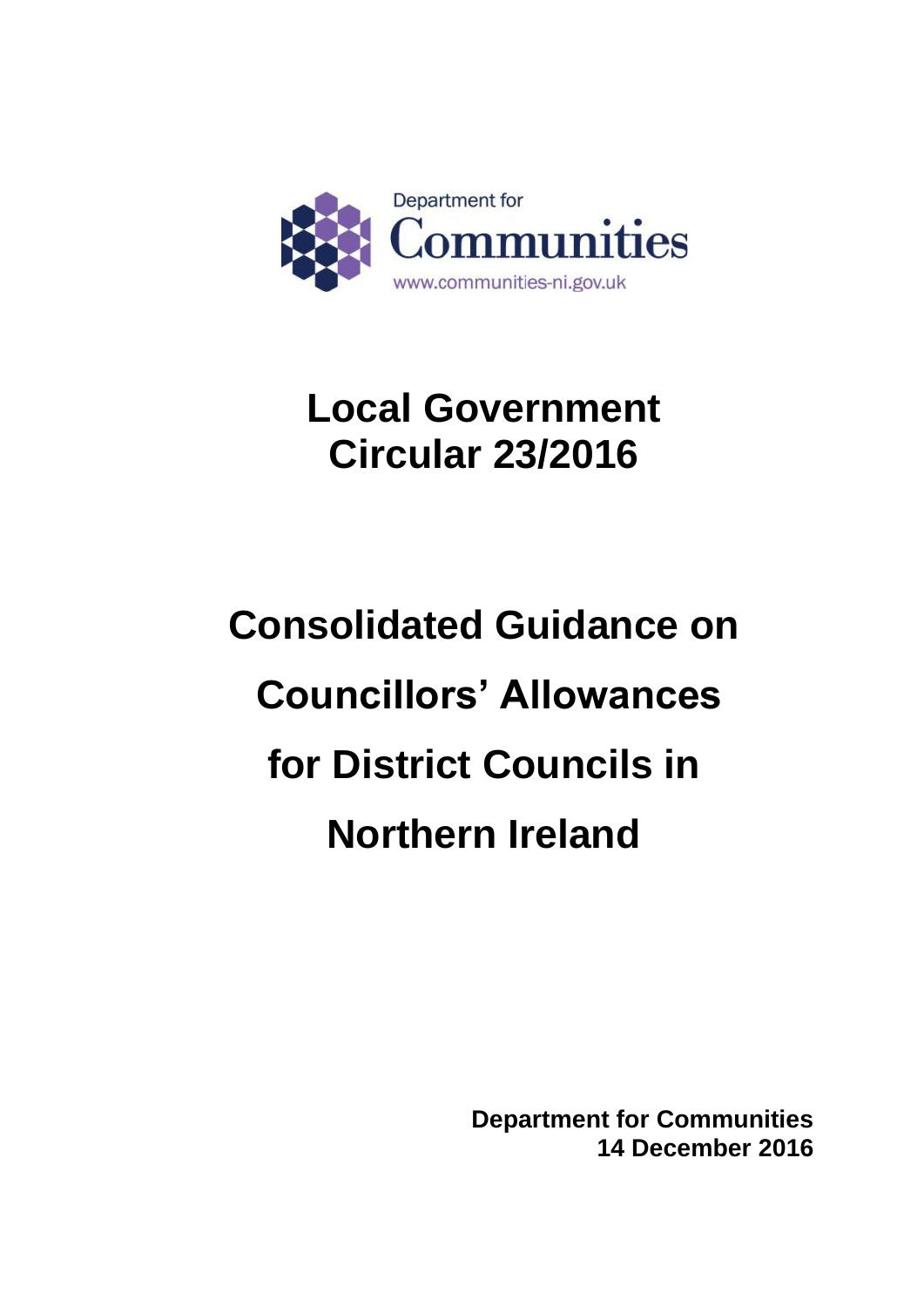# **Contents**

| 1. Introduction                                                                                                                                           | Page 1  |
|-----------------------------------------------------------------------------------------------------------------------------------------------------------|---------|
| 2. Details of Allowances Payable to Councillors                                                                                                           | Page 2  |
| 3. Scheme of Allowances                                                                                                                                   | Page 3  |
| 4. Basic Allowance                                                                                                                                        | Page 4  |
| 5. Special Responsibility Allowance                                                                                                                       | Page 6  |
| 6. Chairperson's/Vice Chairperson Allowance                                                                                                               | Page 9  |
| 7. Dependants' Carers' Allowance                                                                                                                          | Page 11 |
| 8. Travel And Subsistence Allowances; Expenses for<br><b>Official and Courtesy Visits etc; Expenses Incurred</b><br>in Attending Conferences and Meetings | Page 14 |
| 9. Councillors' Support Services                                                                                                                          | Page 18 |
| <b>10. Renunciations</b>                                                                                                                                  | Page 19 |
| 11. Councillors' Pensions And Tax Implications                                                                                                            | Page 19 |
| 12. Publication of Allowances Paid to Councillors                                                                                                         | Page 20 |
| 13. Increase to Allowance Rates                                                                                                                           | Page 21 |
| <b>14. Administration</b>                                                                                                                                 | Page 21 |
| 15. Amendments to 2012 Regulations                                                                                                                        | Page 21 |
| Annex A: Suggested Template for Scheme of                                                                                                                 | Page 22 |
| <b>Allowances Payable to Councillors</b>                                                                                                                  |         |
| <b>Annex B: Suggested Template for Councillor</b>                                                                                                         | Page 28 |
| <b>Dependant Carer's Claims</b>                                                                                                                           |         |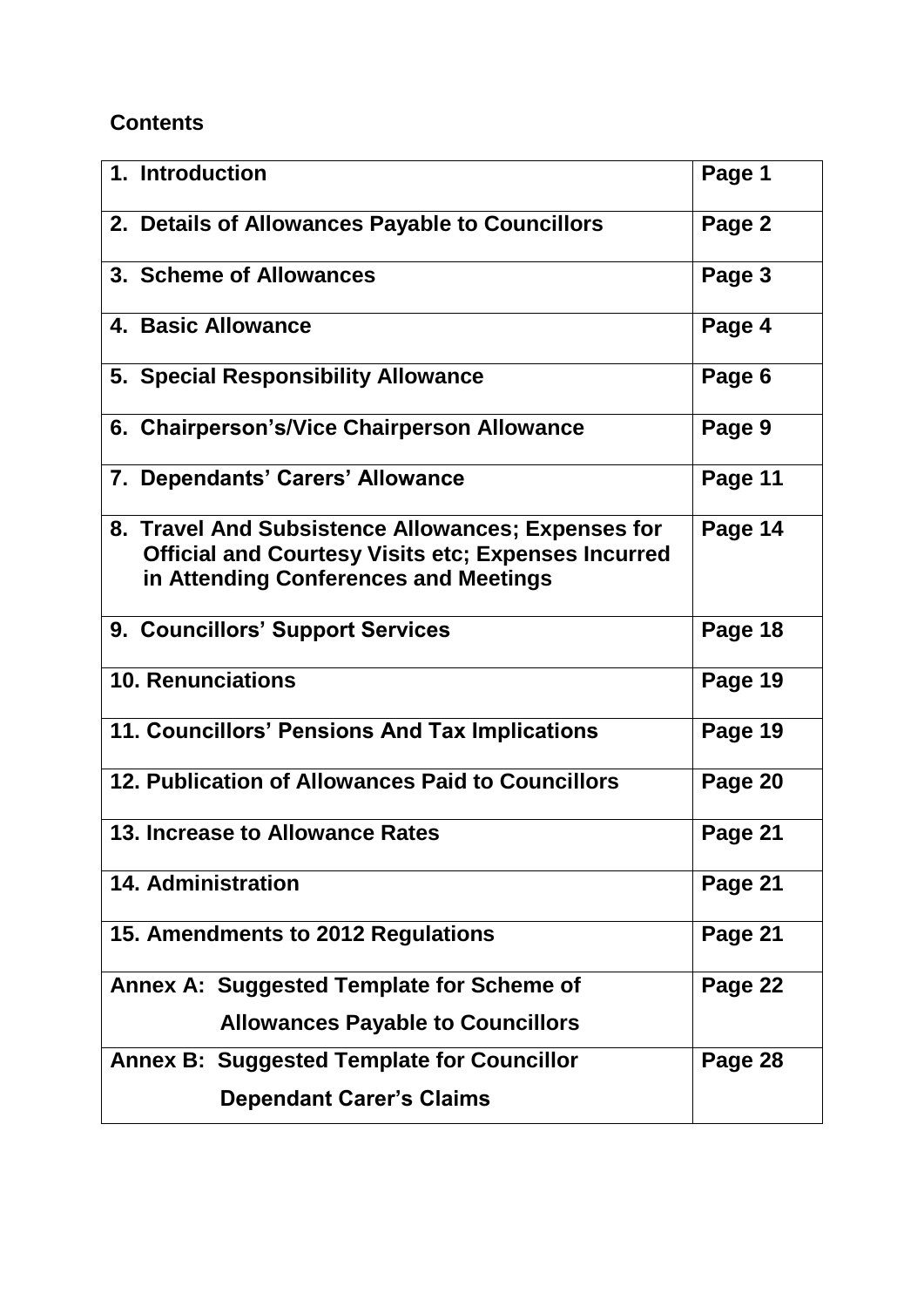#### **1. Introduction**

This guidance is issued under Section 31(5) of the Local Government Finance Act (Northern Ireland) 2011. This is the first consolidated version of the guidance on councillors' allowances which is based on the February 2015 guidance and Local Government Circular 4/2015, incorporating all addenda.

This guidance supplements the consolidated circular on councillor allowances. At the time of issuing this guidance the current consolidated circular on councillor allowances is Local Government Circular 14/2016 which was issued on 6<sup>th</sup> July 2016. Link to Local Government Circular [14/2016](https://www.communities-ni.gov.uk/sites/default/files/publications/communities/lg-circular-14-2016.PDF) or the circular can be found under local government circulars within [www.communities-ni.gov.uk](http://www.communities-ni.gov.uk/)

In setting the maximum level of allowances and producing this guidance the recommendations of the independent Councillors' Remuneration Panel of 1 November 2013, which considered councillors allowances post the Reform of Local Government, have been taken into consideration.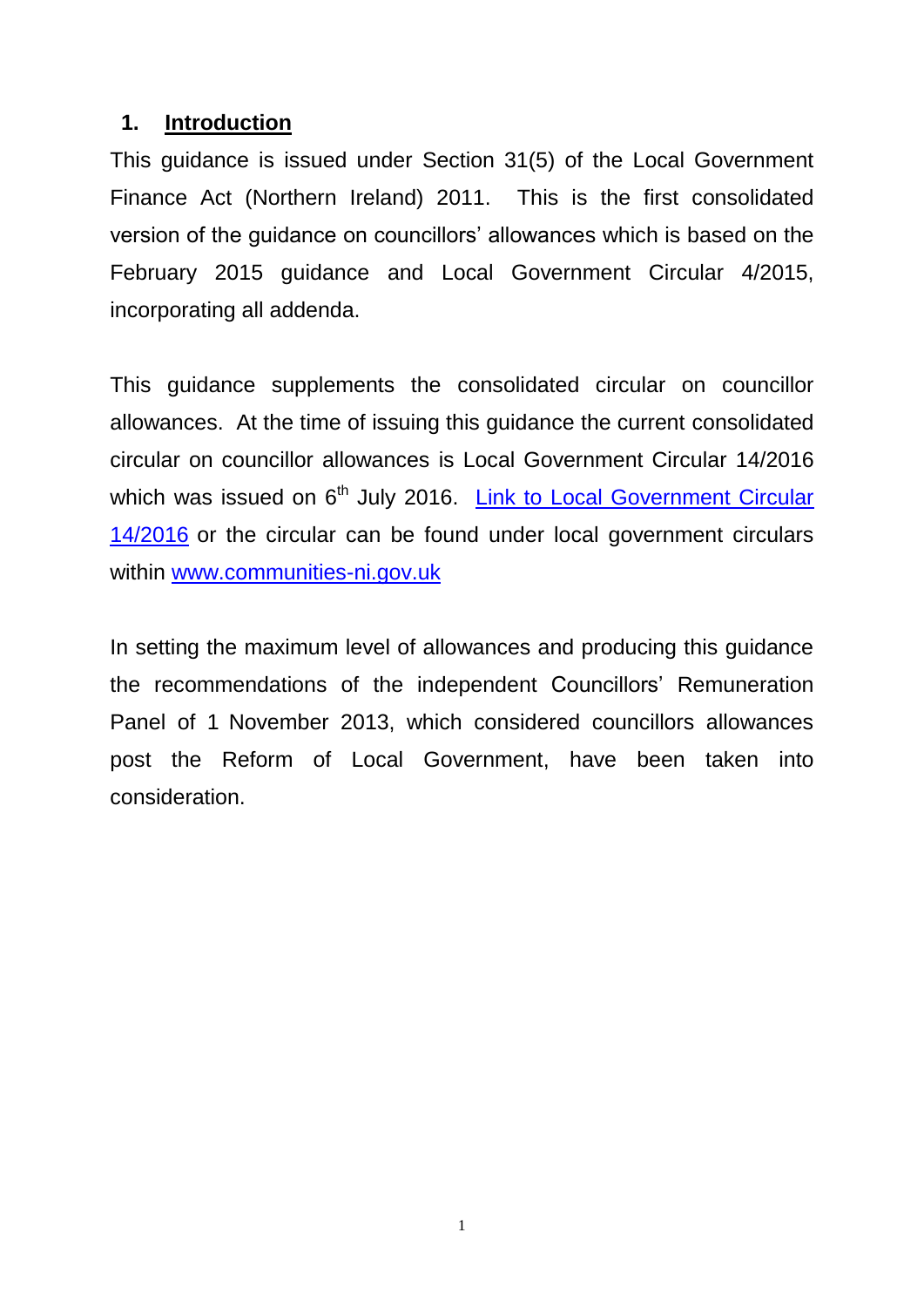# **2. Details of Allowances Payable to Councillors**

Allowances are payable by councils to councillors and committee members under Part 3 of the Local Government Finance Act (Northern Ireland) 2011 and the Local Government (Payments to Councillors) Regulations (Northern Ireland) 2012. Throughout this guidance the Act will be referred to as the 2011 Act and the Regulations as the 2012 Regulations. The definitions provided in the legislation carry forward to this guidance.

The main allowances which may be payable to a councillor are:

- Basic Allowance:
- Special Responsibility Allowance (SRA);
- Chairperson/Vice Chairperson Allowance;
- Dependants' Carers' Allowance (standard/specialised care rates); and
- Travel and Subsistence Allowance (also payable to committee members).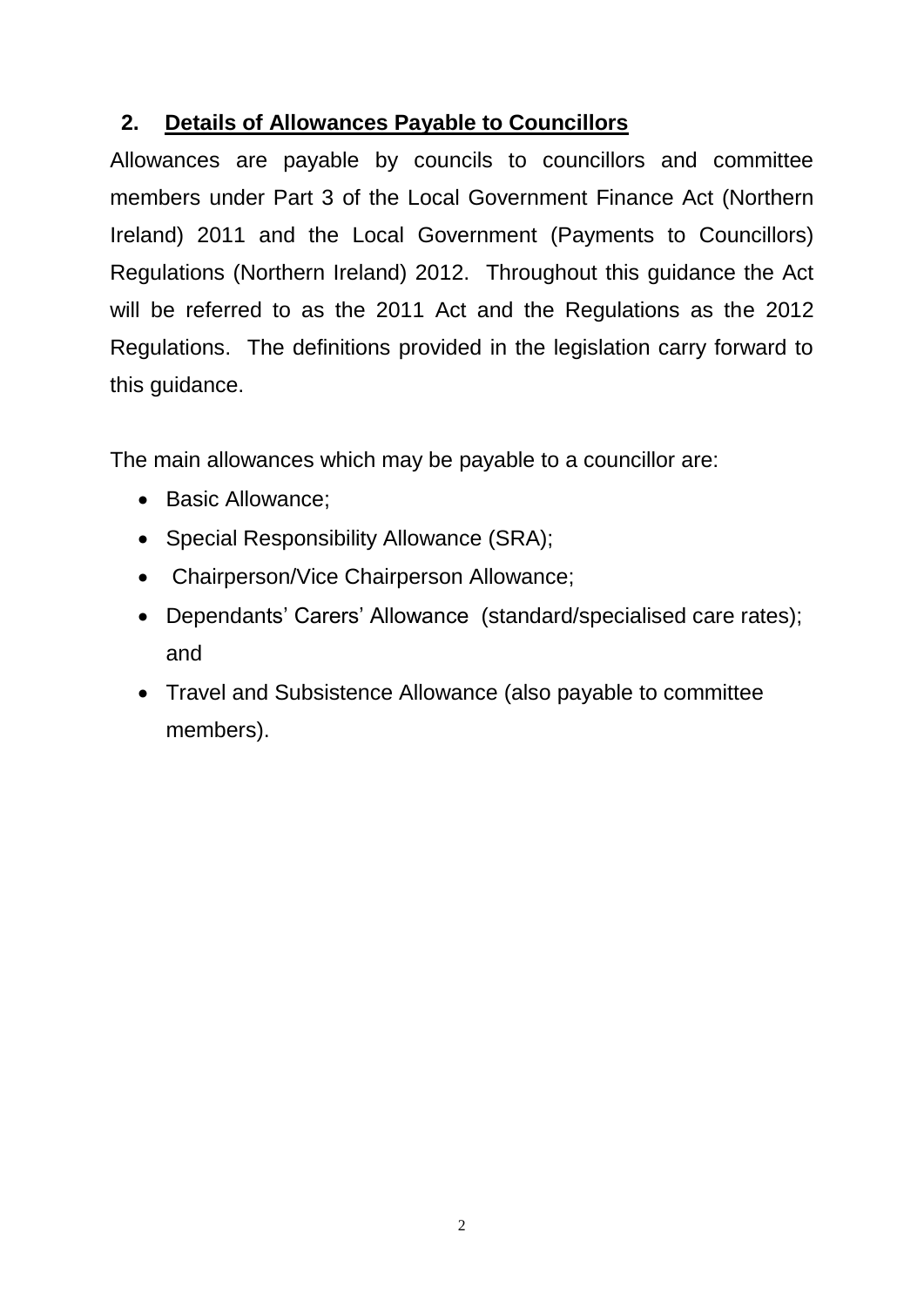# **3. Scheme of Allowances**

| At a glance - Key information                                      |
|--------------------------------------------------------------------|
| • Legislation – Regulations 3 & 11 of the 2012 Regulations         |
| • Each council must have a scheme for the payment of all           |
| allowances it makes to councillors each year; travel & subsistence |
| rates also apply to committee members                              |
| • Scheme must be agreed and commenced prior to payment of any      |
| allowances                                                         |
| • The Scheme must be published as soon as practicable on the       |
| council's website                                                  |

- i. The 2012 Regulations provide that each council must have in place a scheme for the payment of any allowance it intends to make to its councillors or committee members in respect of each year.
- ii. Before a scheme becomes effective, a council must approve the contents and the commencement date. Payments to councillors should not be made in advance of the scheme approval and commencement date. A scheme can be amended or revoked at any time but there must be no intervening period of time between one scheme ending and a further scheme commencing.
- iii. The council should as soon as practicable publish the approved scheme on the council's website, and make any other arrangements for publishing the scheme it considers appropriate.
- iv. For councils ease a generic scheme template is attached at Annex A, although it is not compulsory to use this layout.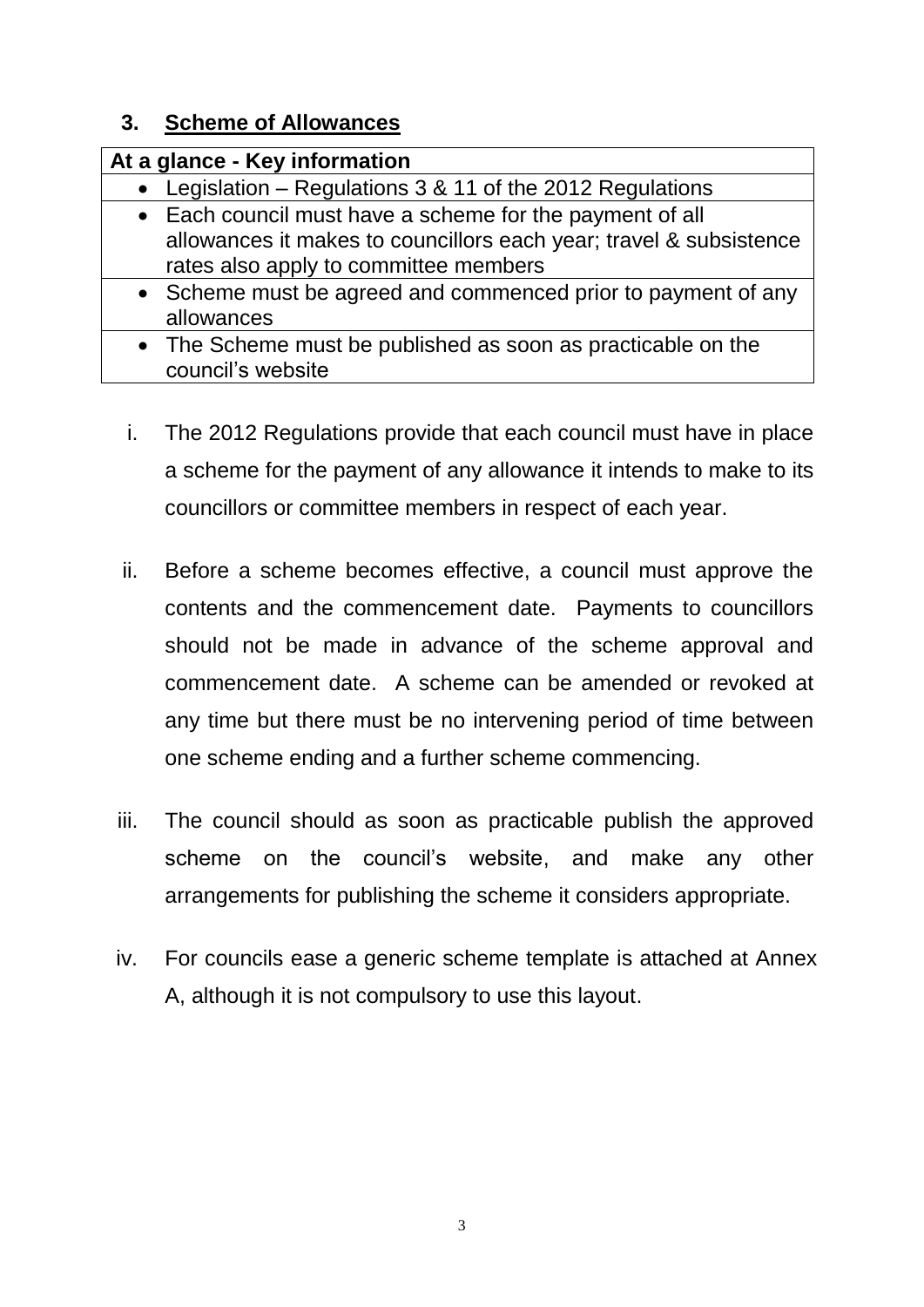#### **4. Basic Allowance**

| At a glance - Key information                                                                                                                   |
|-------------------------------------------------------------------------------------------------------------------------------------------------|
| • Legislation – Regulation 4 of the 2012 Regulations                                                                                            |
| • Basic allowance should be the same for each councillor and is<br>intended to cover incidental and consumable costs incurred by<br>councillors |

- i. The 2012 Regulations provide that a council must make provision in its scheme of allowances for a basic allowance, with the same rate applicable to each councillor. Where applicable this is payable on a pro-rata basis.
- ii. Each council must determine the amount of basic allowance it will pay, which must be within the maximum rate set by the Department.
- iii. No council may pay more than one basic allowance to a councillor.
- iv. Basic allowance is intended to recognise all the time commitment of councillors, including such inevitable calls on their time as meetings with council officers and constituents.
- v. The basic allowance includes an element for incidental and consumable costs incurred by councillors in their official capacity, such as the use of their homes, office consumables and the cost of landline and mobile phone calls. In 2015/16 the basic allowance was increased by £1,000 to cover these incidental/ consumable costs and each year this amount is uplifted in line with the increase applied to the basic allowance.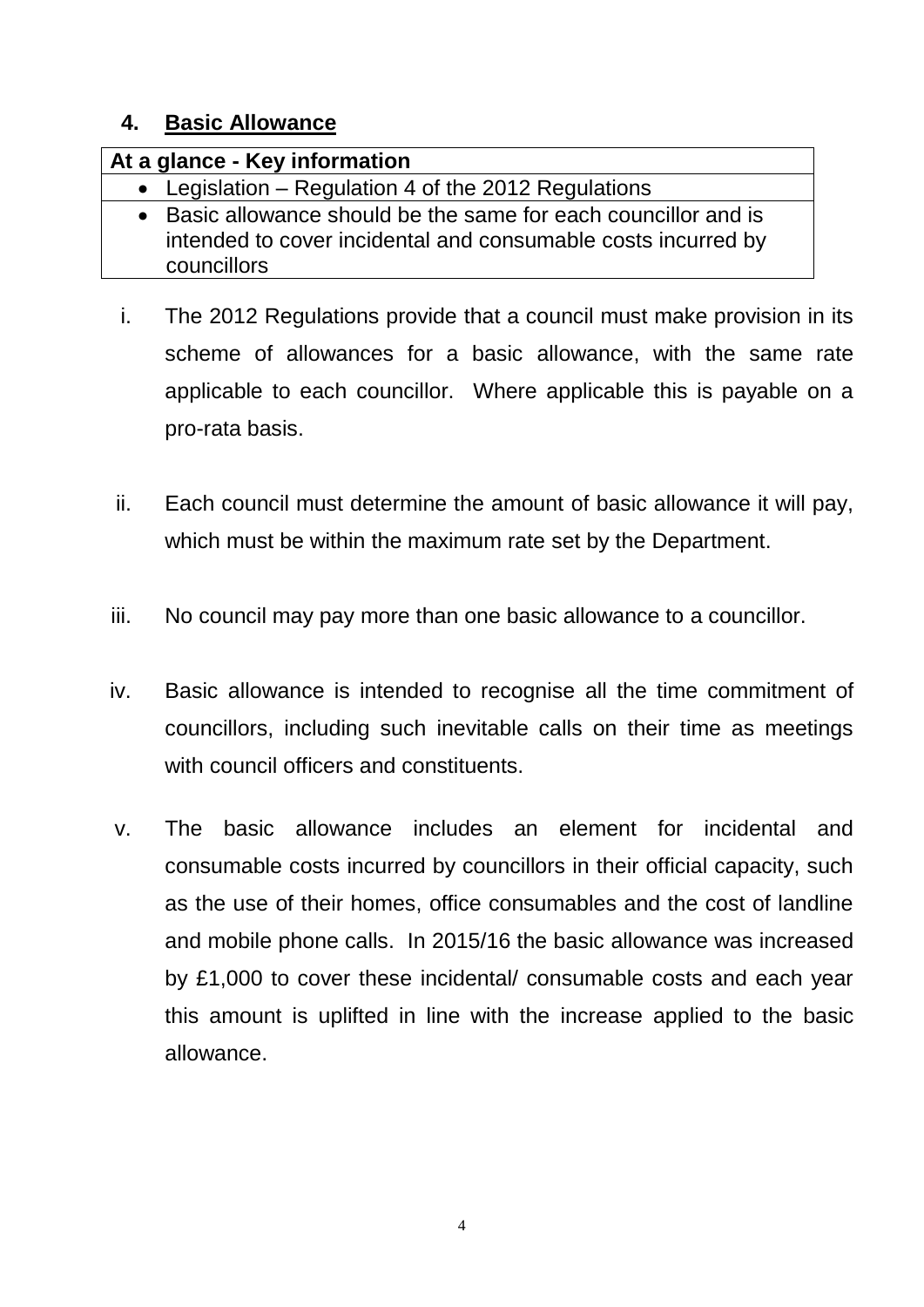- vi. Aside from an IT connectivity package which includes telephone calls councils should not cover the cost of councillor telephone calls.
- vii. On request, councils have discretion to provide councillors with 1 black ink cartridge per year.
- viii. Where councils have provided portable IT readable devices they should not provide councillors with hard copies of electronic documents.
- ix. It is for the council to decide at what intervals payment of basic allowance should be made. The Department suggests payment on a monthly or quarterly basis, but under no circumstances should payment be made in advance.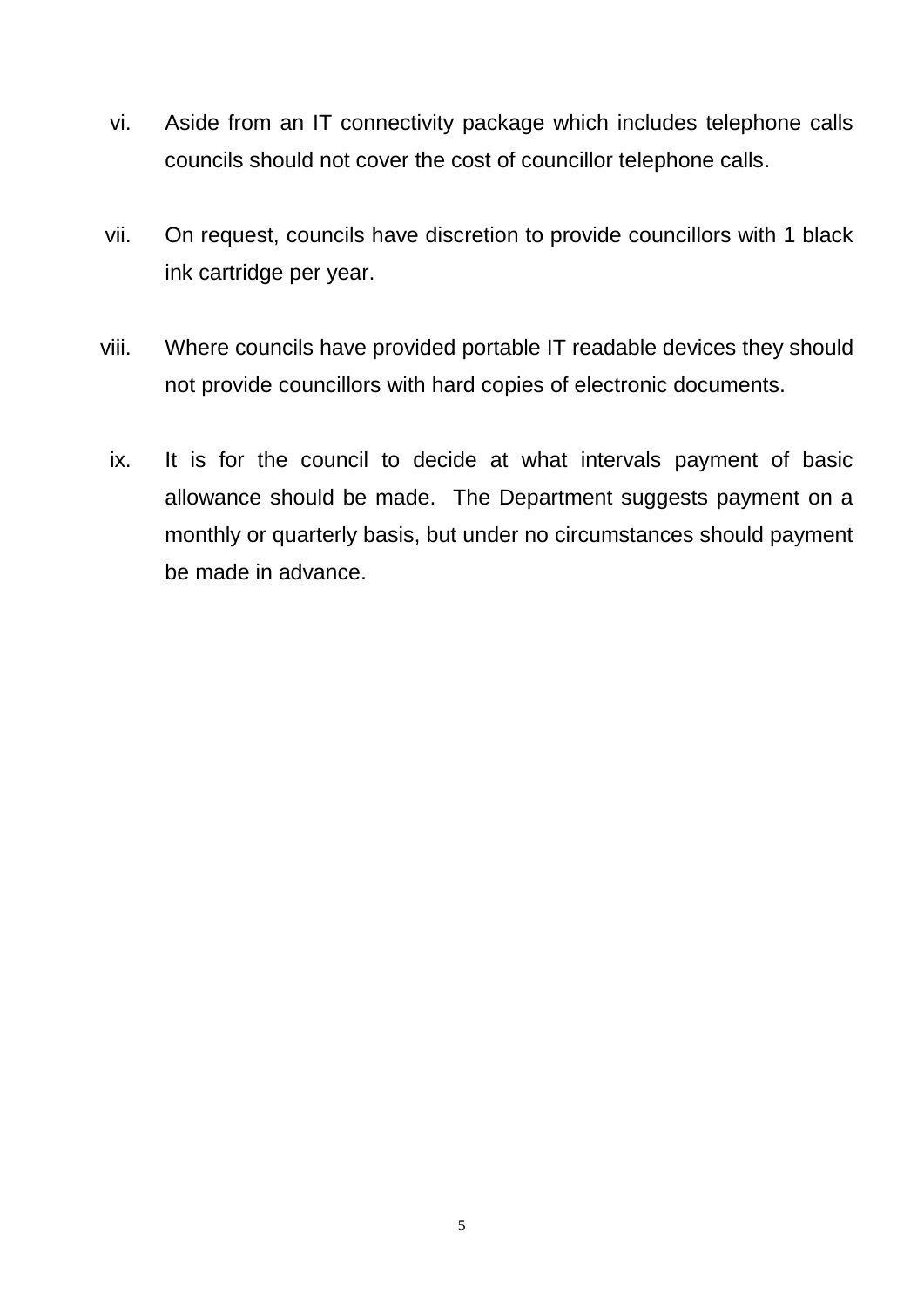# **5. Special Responsibility Allowance (SRA)**

| At a glance - Key information                                                                                          |
|------------------------------------------------------------------------------------------------------------------------|
| • Legislation – Regulation 5 of the 2012 Regulations                                                                   |
| • Subject to a total maximum rate determined by size of council<br>population                                          |
| • Subject to maximum individual SRA councillor payment of $\frac{1}{5}$ <sup>th</sup> of<br>council maximum SRA amount |
| • Restricted to 50% of councillors in council                                                                          |
| • Restricted to one SRA per councillor                                                                                 |

- i. A council may make provision in its scheme for the payments of SRAs. A SRA is in addition to the basic allowance.
- ii. A councillor can only receive one SRA.
- iii. As elected representatives, councillors are expected to undertake responsibilities in the course of their duties which may include representation on a number of external bodies. SRA should only be paid to those councillors who have significant additional responsibilities, over and above the generally accepted duties of a councillor.
- iv. The amount a council may spend on SRA is subject to a maximum rate as determined by the Department, banded by the size of the council population. Each council's population figures are updated each year by the Northern Ireland Statistics and Research Agency and it is the duty of each council to operate within the total maximum rate appropriate to its population band.
- v. The population banded maximum rates for SRA are stated in the consolidated Local Government Circular on Councillor Allowances.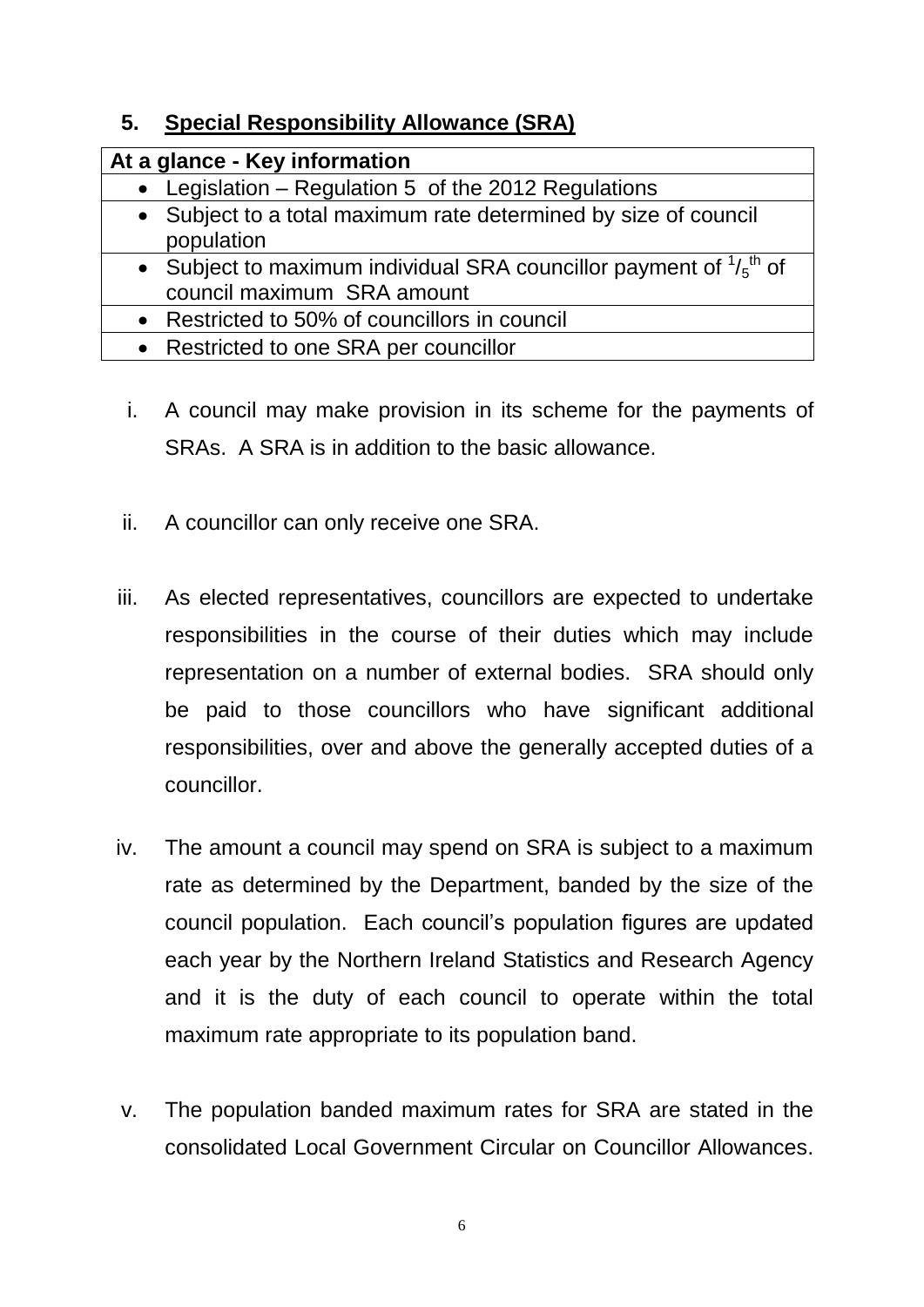A web link to that circular is provided at the start of this guidance document.

vi. Payment of SRA is limited to 50% of a council's councillors; based on the total number of seats on a council. Where this results in a fraction the figure may be rounded up to the next whole number.

| <b>Total Number of Seats in</b> | Maximum Number of SRA     |
|---------------------------------|---------------------------|
| Council                         | <b>Allowances Payable</b> |
| 40                              | 20                        |
| 41                              | 21                        |
| 60                              | 30                        |

- vii. In exceptional circumstances a council can apply to the Department for flexibility in this 50% restriction. This will not affect the maximum amount of SRA available to a council, only its distribution among the councillors of that council. In order for the Department to make a decision the council would need to submit all relevant information which should include:
	- reasons for wishing to distribute SRA allocation to more than half the council;
	- the period involved;
	- details of the additional number of councillors to receive SRA; and
	- the resulting percentage of councillors to receive SRA.
- viii. Payment of SRA to an individual councillor is limited to  $\frac{1}{5}$ <sup>th</sup> of the SRA maximum rate applicable for that council.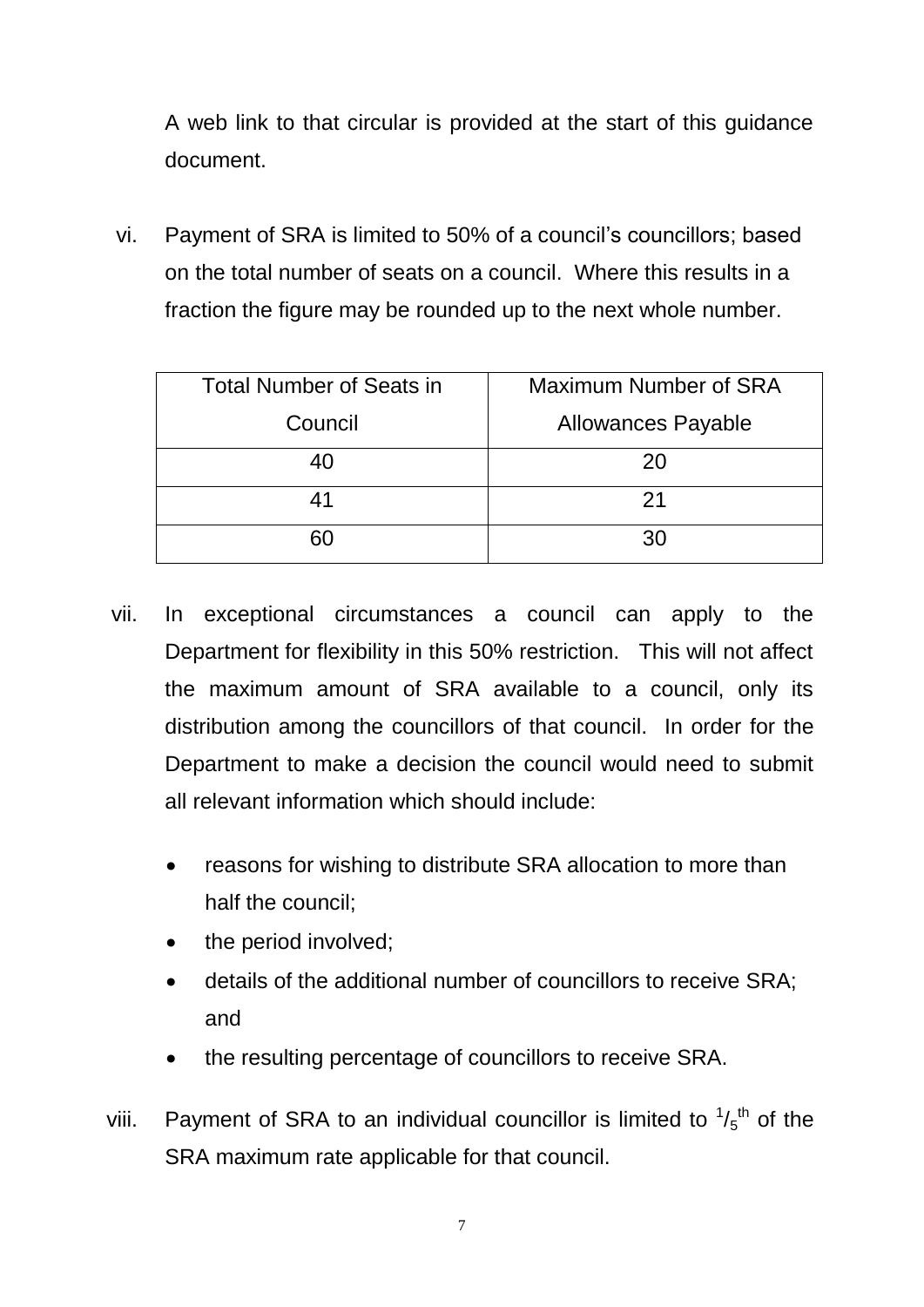- ix. It is a matter for each council to decide which significant additional responsibilities attract SRA. The special responsibility and associated SRA rate payable must be clearly stated in the scheme.
- x. Councils should consider, very carefully, the additional roles of councillors and the significance of those roles, both in terms of responsibility and time commitment, before deciding which will warrant the payment of an SRA.
- xi. To achieve consistency in SRA levels, where councillors from different councils will be part of a body for which a SRA is considered applicable, the councils involved may wish to discuss the appropriate remuneration level, e.g. involvement with individual local government organisations or joint committees. In certain circumstances the body concerned may wish to provide a steer.
- xii. It is for each council to decide the SRA payment intervals. The Department would suggest payment on a monthly or quarterly basis, but under no circumstances should payment be made in advance.
- xiii. A council may wish to retain a portion of its SRA allocation to allocate later in the year; as unpredicted responsibilities may arise during the year.
- xiv. Where applicable a SRA should be paid on a pro-rata basis.

8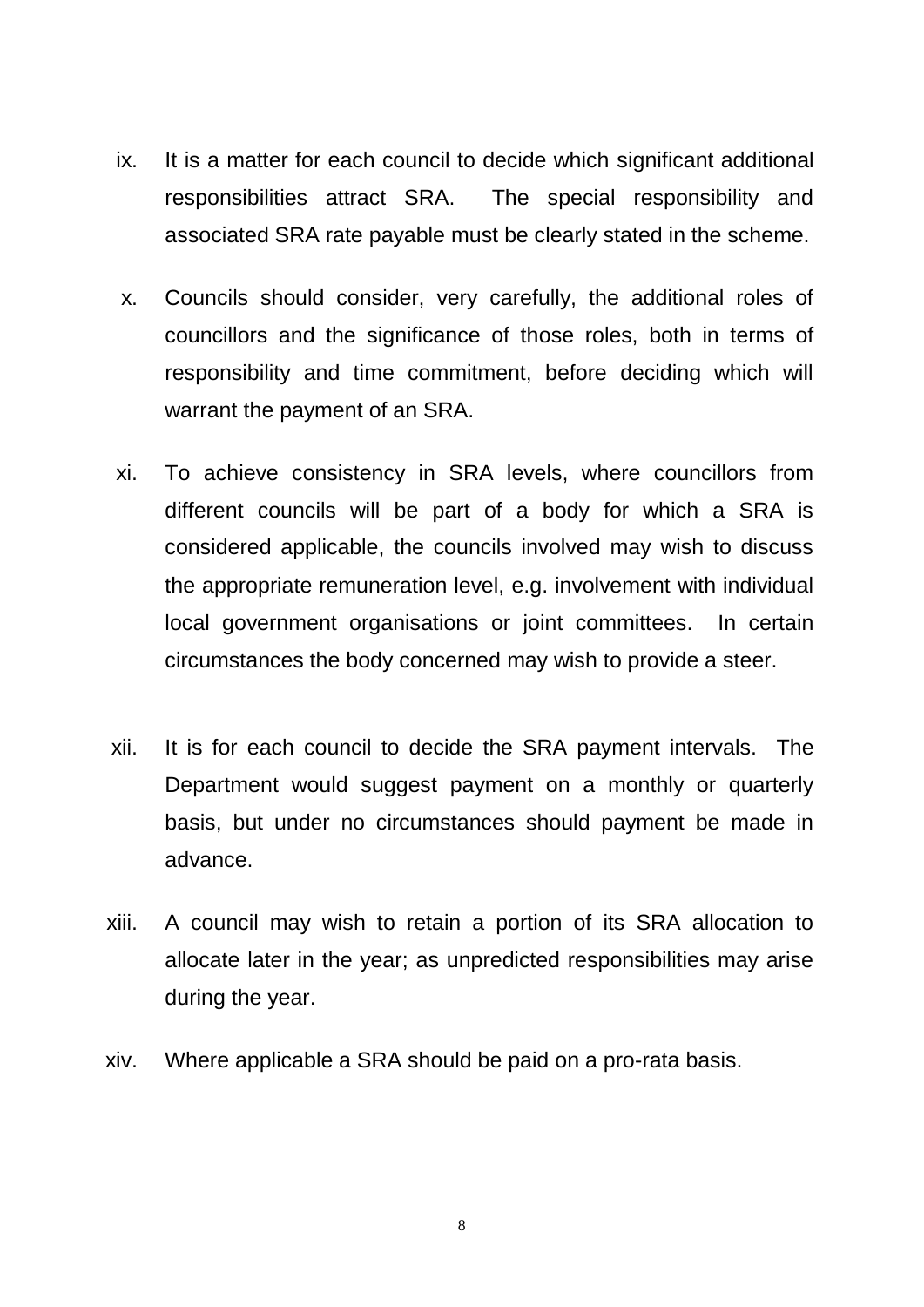### **6. Chairperson/Vice Chairperson Allowances**

| At a glance - Key information                            |
|----------------------------------------------------------|
| • Legislation – Section 32 of the Finance Act            |
| ○ Chairperson/Vice Chairperson Allowances are completely |
| separate from Special Responsibility Allowance (SRA)     |
| arrangements                                             |

- i. Section 32 of the Finance Act provides that a council may pay to the chairperson and vice chairperson of the council such allowances as it considers reasonable to meet the expenses of those offices.
- ii. Where the district of a council has been designated as a borough, the chairperson and the vice chairperson are known as the mayor and deputy mayor of the borough.
- iii. The Department advises that any Chairperson/Vice Chairperson Allowance should be considered totally separate from SRA arrangements. Further, these allowances should not be taken into account when considering SRA limits. This follows the policy intent of the primary legislation in Section 32.
- iv. The Department advises that any Travel & Subsistence expenses for these offices/roles should be viewed and treated as normal Section 31 expenses.
- v. The template of councillor allowances return, as issued by the Department at the end of each financial year for councils to complete and publish, records details of these allowances thus providing transparency of the amount councillors receive for carrying out these roles.

9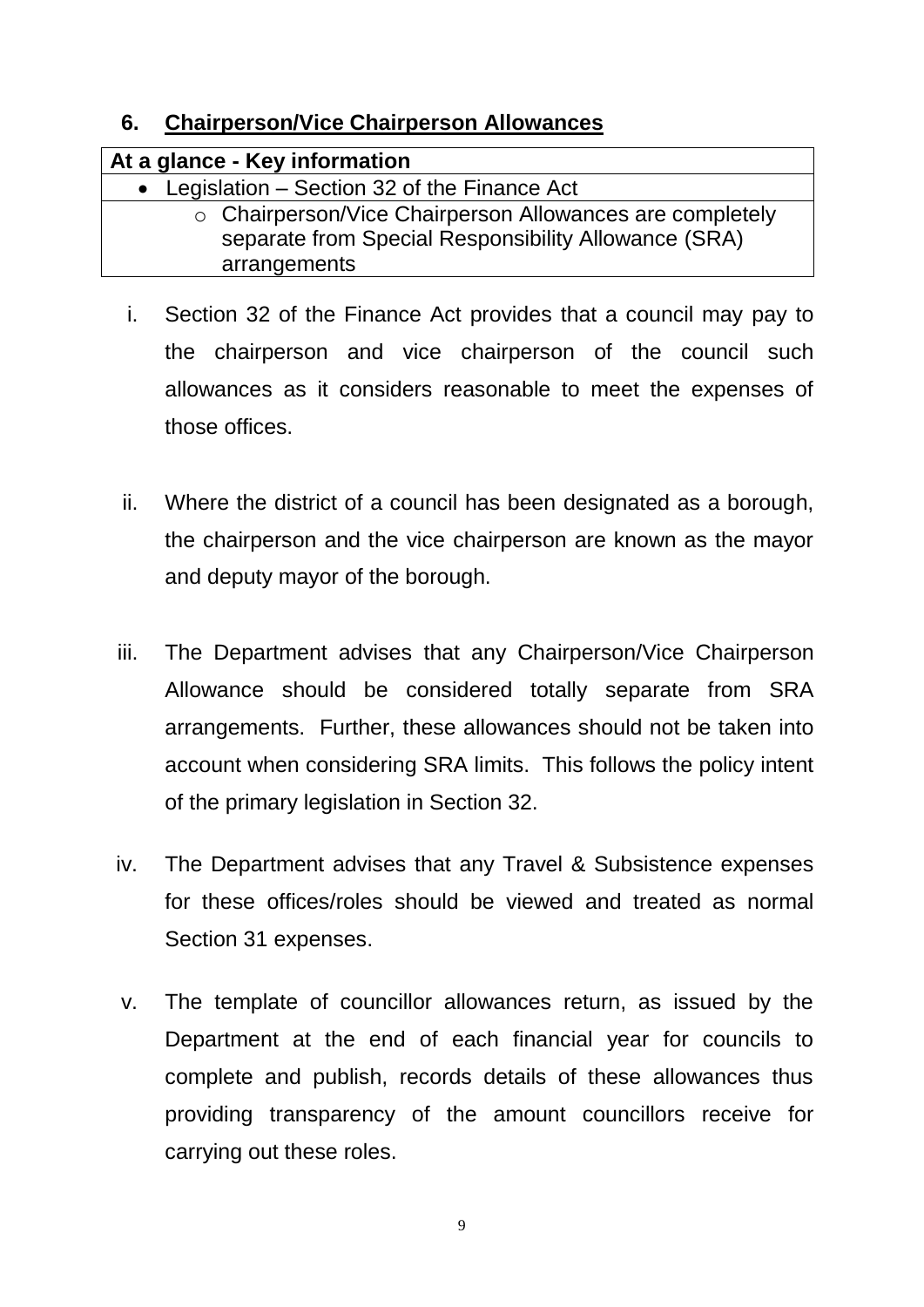- vi. The councillor allowances return records the Chairperson/Vice Chairperson Allowance separate from SRA.
- vii. Section 6 and Part 3 of Schedule 1 of the Local Government (Northern Ireland) 2014 Act means that it will be unusual for a councillor receiving a Chairperson/Vice Chairperson Allowance to also be in receipt of a SRA. However this may occur if the Chairperson/Vice Chairperson is a member of a committee where all members of the committee attract a SRA rather than just the Chair of the committee.
- viii. Where applicable a Chairperson/Vice Chairperson Allowance should be paid on a pro-rata basis.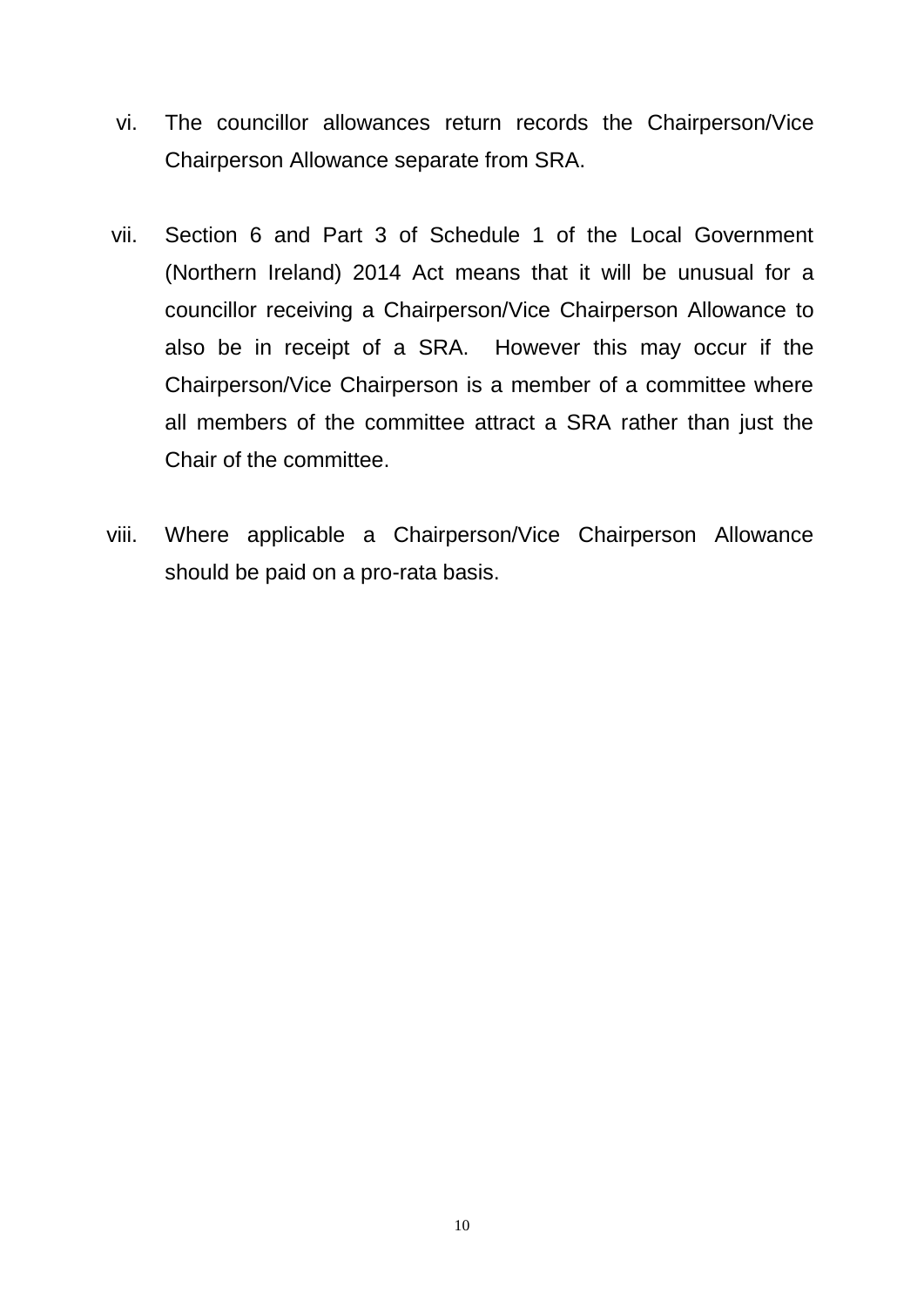# **7. Dependants' Carers' Allowance**

| At a glance - Key information                                   |
|-----------------------------------------------------------------|
| • Legislation – Regulation 6 of the 2012 Regulations            |
| • Open to all councillors who are the main carer of a dependant |
| • Subject to a maximum rate per hour of care                    |
| • Subject to a maximum amount payable per month                 |
| • Claims must be made within 3 months                           |

- i. Each council may make provision in its scheme of allowances for the payment of a Dependants' Carers' Allowance ("DCA"). This is an allowance open to all councillors who are the main carers of a dependant where care is required to enable the councillor to perform an approved duty.
- ii. The allowance may only be paid for a dependant who requires fulltime care and who resides with the councillor as part of that household.
- iii. A dependant is defined as:
	- a child under 16 years old;
	- a child 16 years old or more, where there is medical or social work evidence that full-time care is required;
	- an adult with a recognised physical or mental disability where there is medical or social work evidence that full-time care is required; or
	- an elderly relative requiring full-time care.
- iv. For the purposes of this allowance, a carer is defined as a responsible person over 16 years old who does not normally live with the councillor as part of that household; and is not a parent/guardian of the dependant child.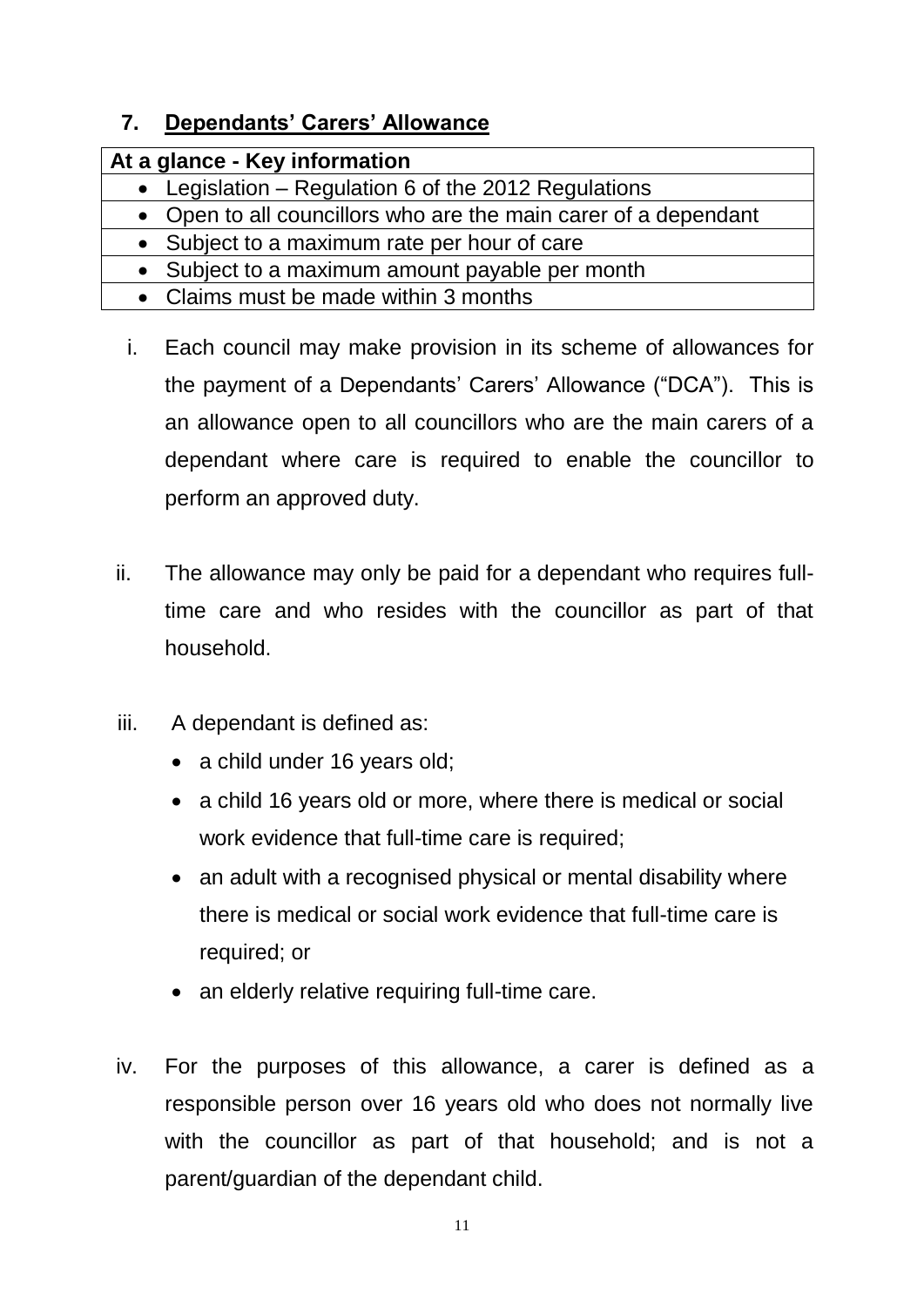- v. A specialist carer is defined as a qualified person who is needed where it is essential to have professional assistance. In these circumstances a receipt must be attached to the claim.
- vi. The Department determines maximum hourly rates of DCA for both standard care and specialised care. The rate for standard care is based on the hourly national living wage for age 25 or over, and the rate for specialised care is double the rate for standard care. In addition the Department sets maximum monthly amounts for standard care and specialised care, capped at the equivalent of 52 hours per month.
- vii. It is not intended that DCA will reflect the actual costs that may be incurred by a councillor, but will provide a reasonable amount towards the care of dependants.
- viii. Councillors may claim only one DCA in respect of each occurrence of approved duty. Only one DCA rate is payable even if there are 2 or more children/ dependants being cared for.
	- ix. Councils should ensure that they have a robust system in place for councillors to claim the relevant DCA applicable to their circumstances. Councillors wishing to claim DCA should be asked to complete a claim form and sign a declaration. Annex B provides suggested template forms for claiming DCA standard / specialised care.
	- x. The process should include flexibility to allow for care for the period of essential travel time, councillors may claim for a period starting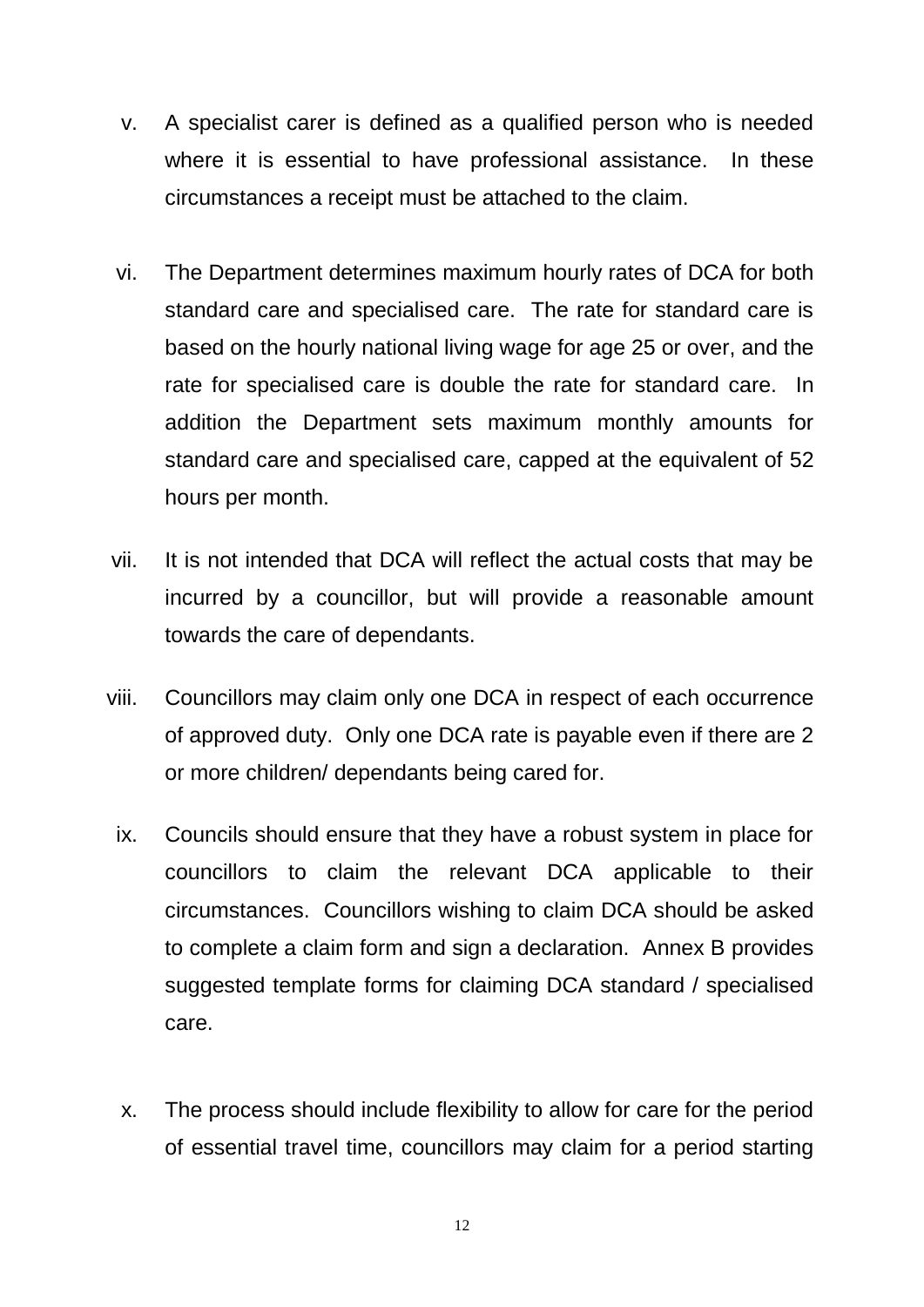up to a maximum of one hour before the approved duty starts and ending up to one hour after it finishes. In exceptional cases, with the prior approval of the council, a greater travel time may be considered.

- xi. Councillors must disclose any financial support provided under DCA when applying for other care services offered by another public body.
- xii. Councils are encouraged to provide councillors with information as to where they might access advice on caring facilities and services. Councils should also review whether their family-friendly policies and practices cater for the needs of councillors, as well as staff.
- xiii. Councils must ensure they have a robust system in place for DCA claims which must be submitted within three months. In exceptional circumstances a council has discretion to consider claims outside this period.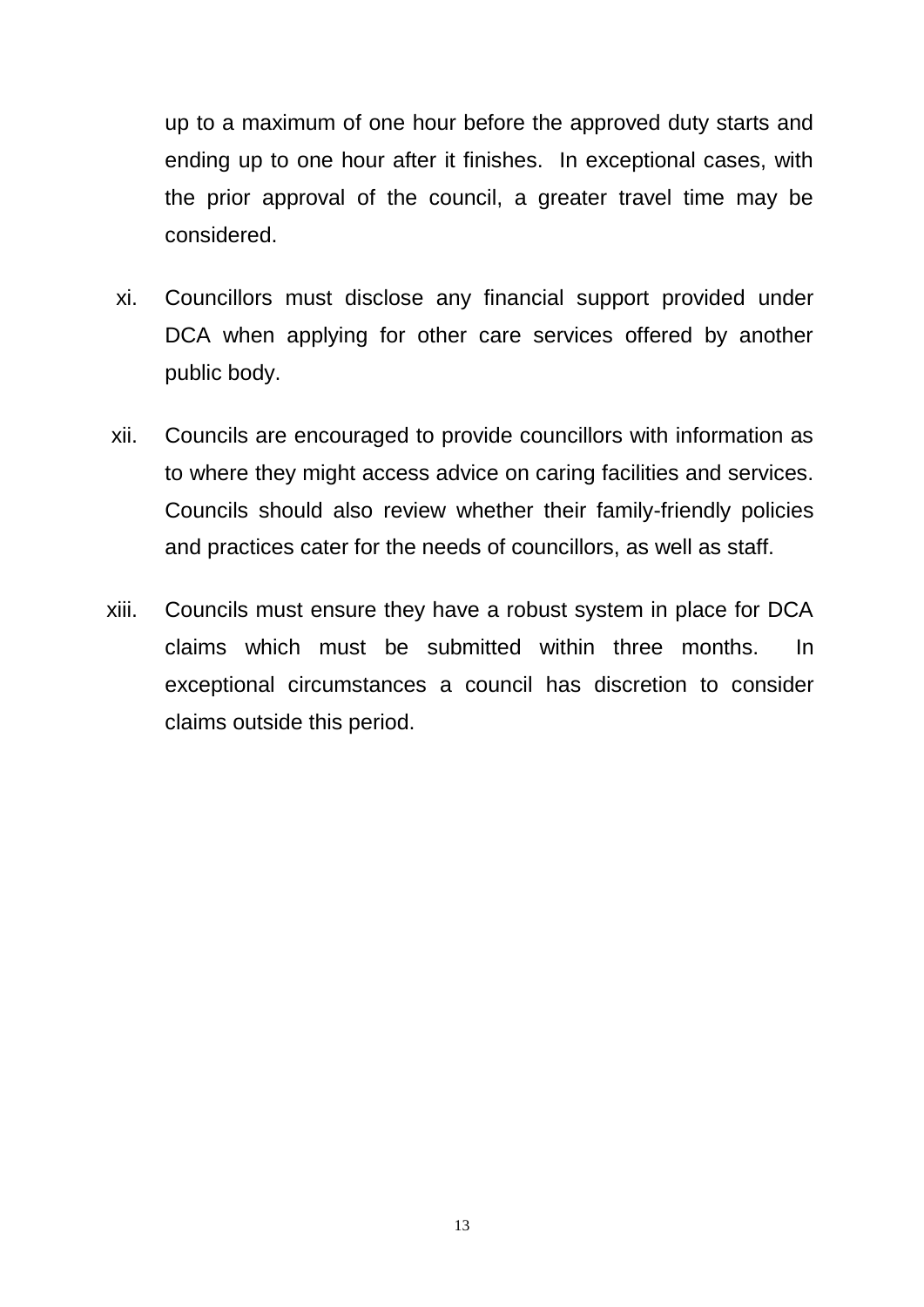**8. Travel And Subsistence Allowances; Expenses for Official and Courtesy Visits etc; Expenses Incurred in Attending Meetings and Conferences** 

# **At a glance - Key information**

- Legislation Regulation 7 the 2012 Regulations; Sections 31,33 & 34 of the Finance Act
- Travel and subsistence rates are determined by the council
- Claims must be made within 3 months
- i. Each council may make provision in its scheme of allowances for the payment of travel allowance and subsistence allowance; within the maximum rates as determined by the Department. These are open to all councillors and committee members who incur expenditure for travel and subsistence in relation to any approved duties.
- ii. The consolidated Local Government circular 14/2016 states the maximum rates of travel and subsistence. The subsistence rates were set in 2006 and there is flexibility for councils to increase those 2006 rates where necessary by applying a suitable price inflation measure.
- iii. The maximum rates of travel and subsistence are determined by the Department following consultation with the Northern Ireland Joint Council for Local Government Services.
- iv. The rate claimed for travel by public transport should be at economy/2<sup>nd</sup> class. It is at a council's discretion to reimburse for seat reservation where considered necessary.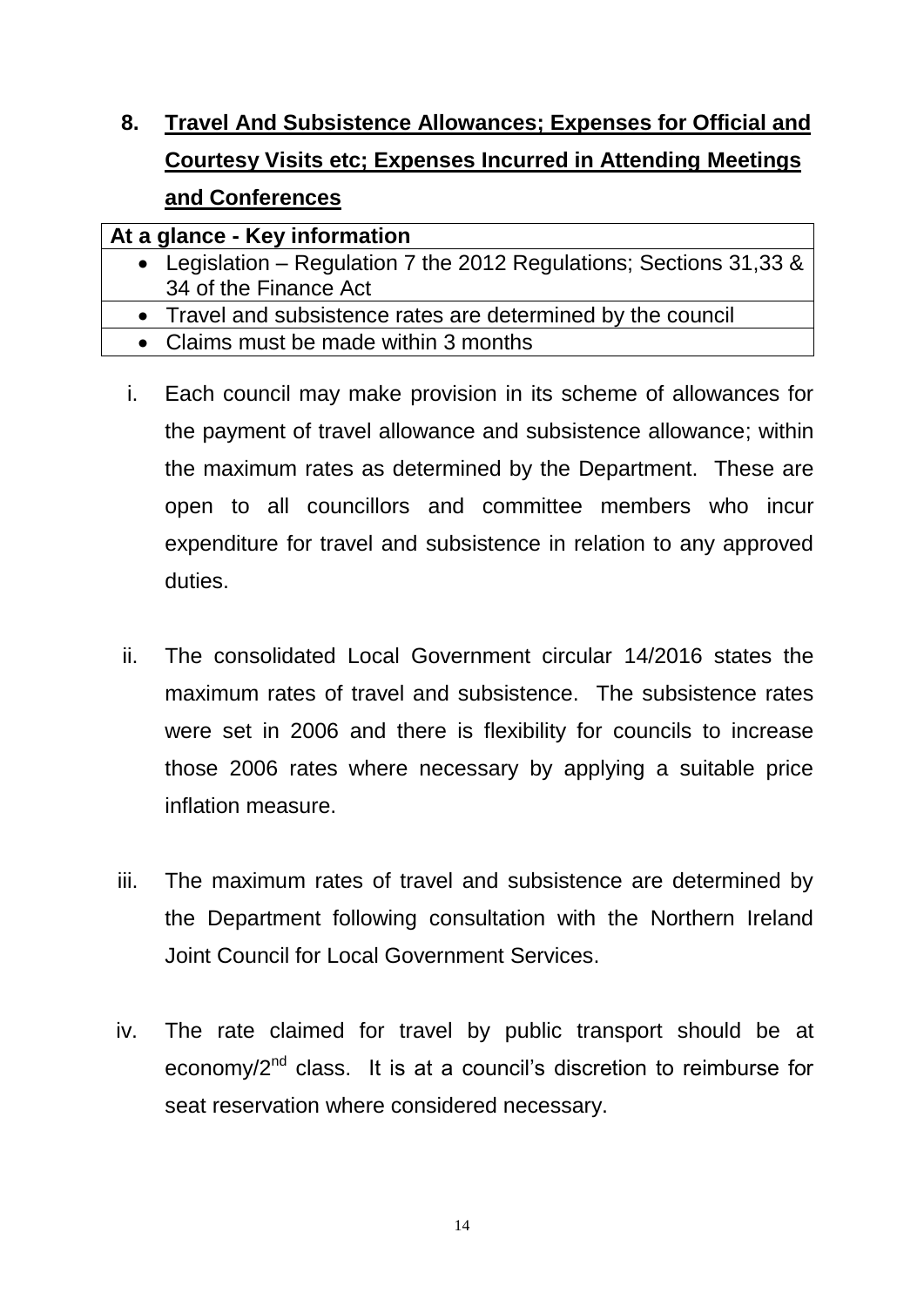- v. Where no public transport is available, or where the council deems it applicable, a councillor or committee member may be reimbursed the receipted cost of travel by taxi. Where a councillor or committee member travels by taxi in preference to public transport the amount reimbursed will be limited to what would have been the cost of the equivalent public transport.
- vi. Where the council deems a hired car is necessary a councillor or committee member may be reimbursed the receipted cost of the hired car along with the applicable mileage rate.
- vii. Where the council deems air travel is necessary the cost of the air travel inclusive of reasonable luggage allowance and seat allocation may be reimbursed.
- viii. Councils must ensure they have a robust receipted system in place for any travel or subsistence allowance claims other than mileagebased or overseas rate claims.
	- ix. All claims for travel or subsistence should be submitted within three months. In exceptional circumstances a council has discretion to consider claims outside this period.
	- x. The amount claimed for travel or subsistence must not exceed the actual amount paid. A claim for subsistence should not be made where a relevant meal has been provided free of charge.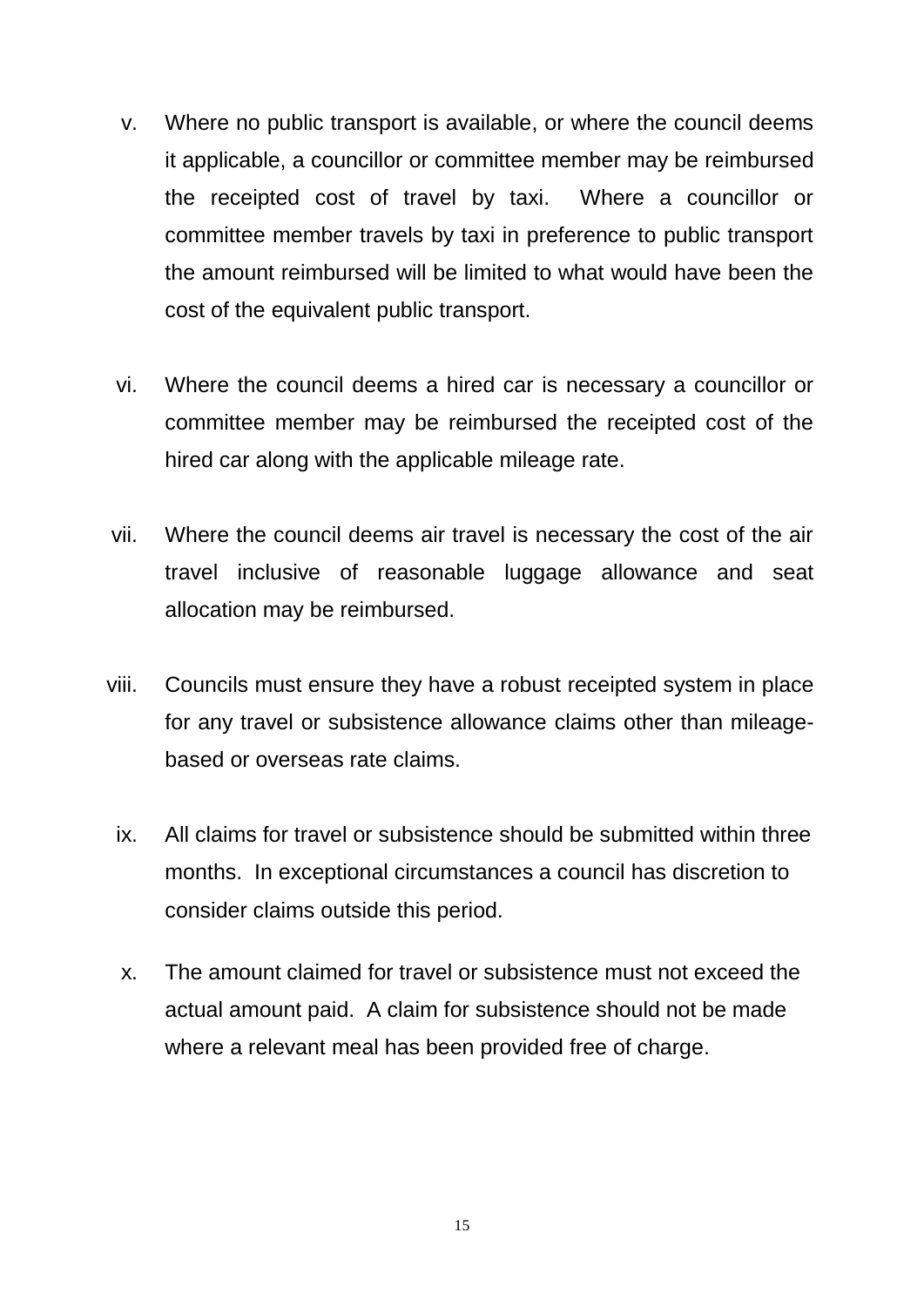- xi. The rates paid for travel by car must not exceed the amount that would result from using an alternative mode of transport; e.g. public transport or air fare, unless previously agreed by the council.
- xii. In addition to the mileage rate for car travel a councillor or committee member may claim the passenger rate for each passenger who is on council business.
- xiii. In submitting the claim the claimant is declaring that no other body will be covering, part or all, of the costs claimed.
- xiv. Where the mode of transport limits availability of meal options, such as via airplane or train, the reasonable cost of a meal taken, including VAT, may be reimbursed in full. This is in place of the relevant meal allowance.
- xv. It is at the discretion of the council to cover expenditure incurred by councillors in making or receiving official/ courtesy visits or attending conferences, on behalf of the council, which are outside of the standard travel and subsistence arrangements. This type of expenditure may arise due to hosting guests to the council, or representing the council at an event or attending a conference. However, where applicable the rates and rules for general travel and subsistence should be followed.
- xvi. For subsistence outside the British Isles, it is recommended that councils adopt the Overseas Subsistence Rates produced by Her Majesty's Revenue & Customs (HMRC). Where these rates are applied receipts are not necessary. However, all other restrictions outlined in this section still apply.

16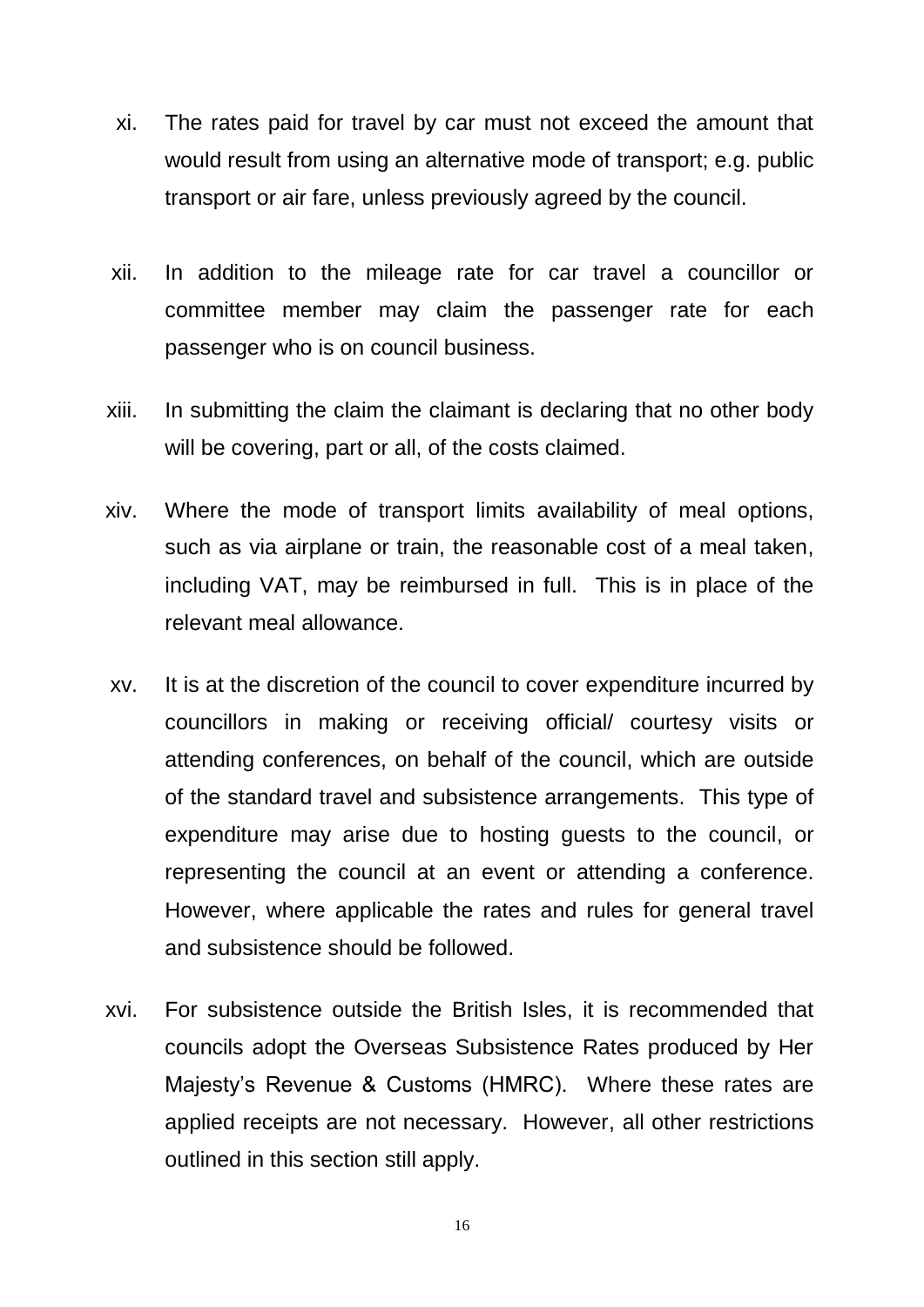[Link to HMRC oversea travel rates](https://www.gov.uk/government/publications/scale-rate-expenses-payments-employee-travelling-outside-the-uk) which can be accessed via https://www.gov.uk/government/publications/scale-rate-expensespayments-employee-travelling-outside-the-uk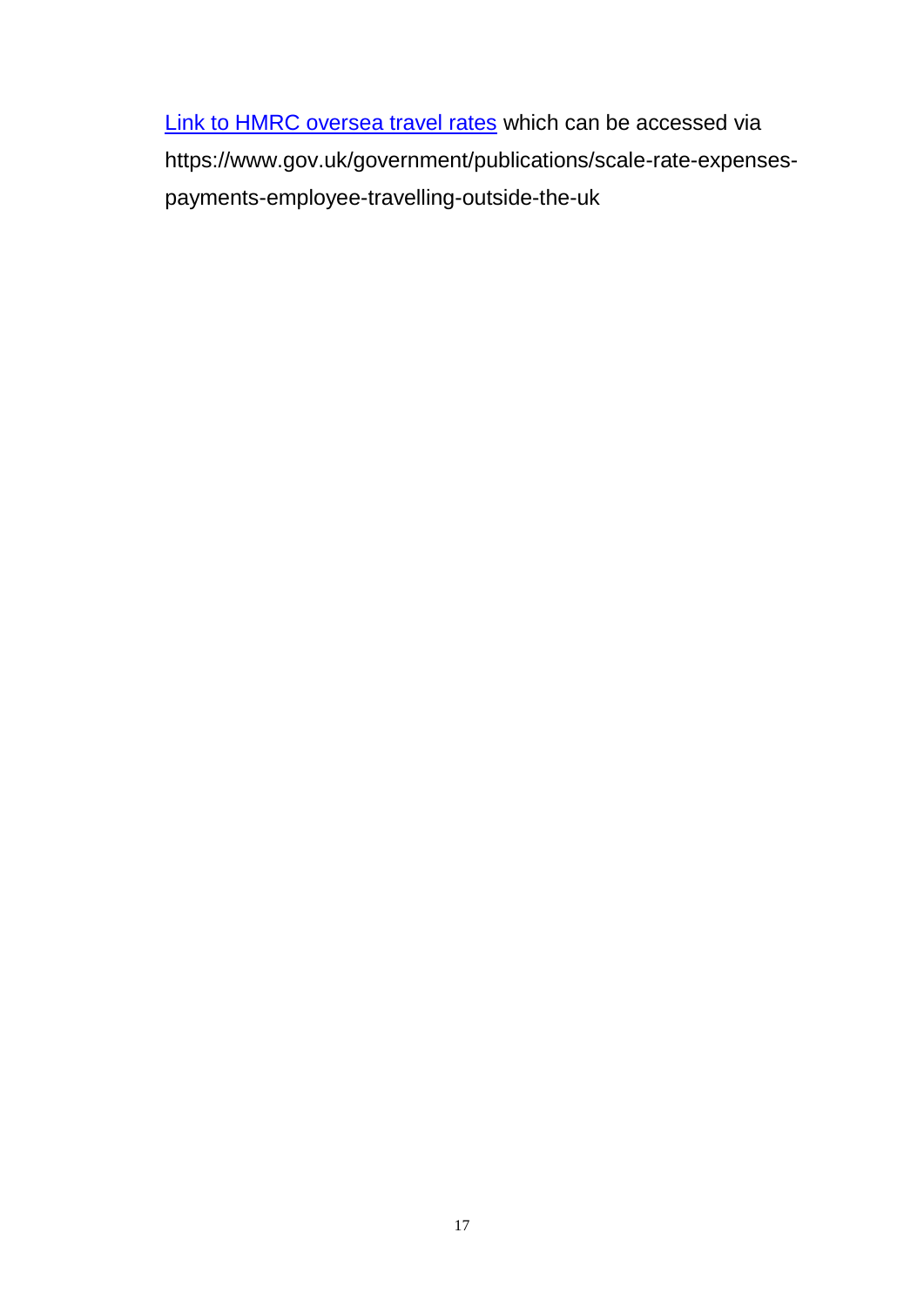# **9. Councillors' Support Services**

- i. The Basic Allowance was increased in April 2015, in part, to cover office consumables and incidental costs incurred by councillors in their official capacity.
- ii. It is for each council to decide if it should provide councillors with:
	- (a) any IT or mobile hardware, such as laptops or printers; and/or
	- (b) broadband and mobile data, or cover all or part of the cost of these services;

as required to carry out council duties.

- iii. A decision to provide or cover any of these costs must be supported by a robust business case.
- iv. Whilst the Basic Allowance is intended to cover the cost of landline and mobile telephone calls, where telephone calls, required for council business, form an integral part of a council's broadband and mobile data communications package these can be provided by the council.
- v. It is for each council to decide on the level of support services that it provides such as general secretarial services, council business cards and headed paper. However, councils should not provide councillors with hard copies of electronic documents where the council has provided an IT portable readable device.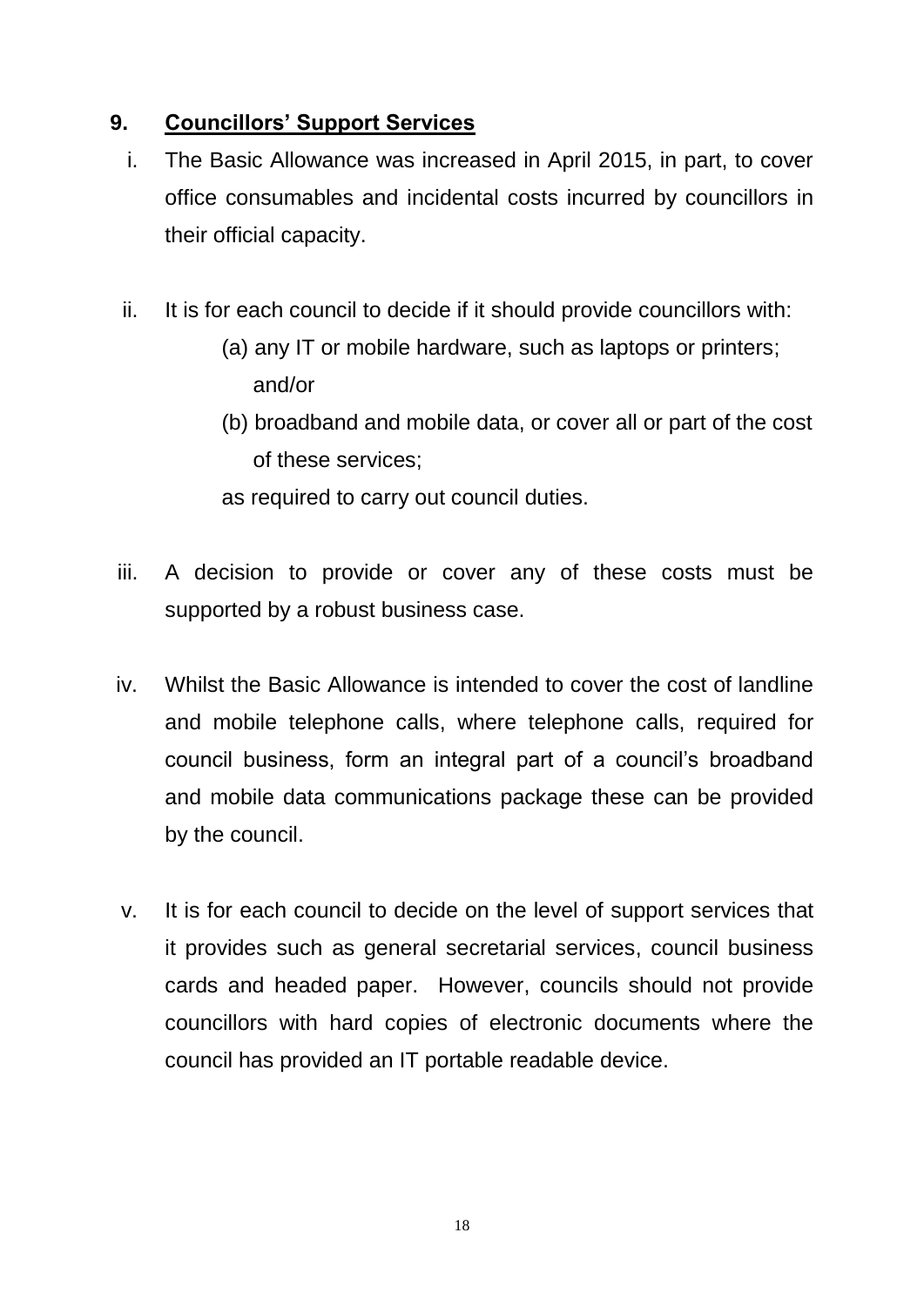#### **10. Renunciations**

Councillors may, if they wish, renounce their entitlement to basic, chairperson, vice chairperson or special responsibility allowances. They can do this by writing to the Chief Executive. A councillor can subsequently withdraw the renunciation. They can also amend a renunciation (for example, to limit it to one kind of allowance only). The withdrawal or amendment cannot have retrospective effect.

# **11. Councillors' Pensions And Tax Implications**

It is for councils and councillors to satisfy themselves that their tax, pension and insurance arrangements are in order; where necessary consulting with advisers as required. When issuing this circular useful information on treatment of tax for councillors could be found at Her Majesty's Revenue and Customs website: [Link to HMRC website](https://www.gov.uk/hmrc-internal-manuals/employment-income-manual/eim65900) or accessed via https://www.gov.uk/hmrc-internal-manuals/employmentincome-manual/eim65900.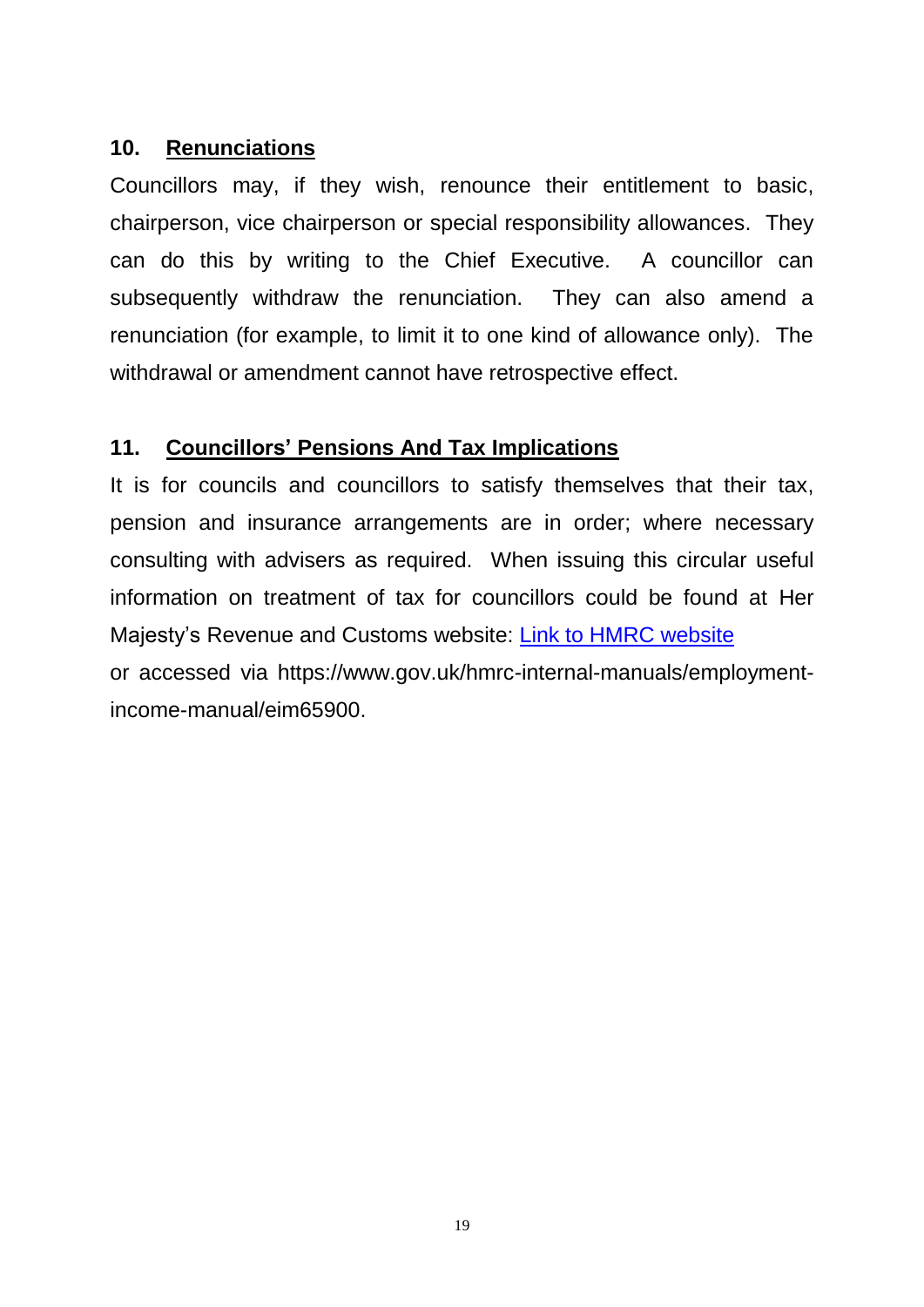# **12. Publication of Allowances Paid to Councillors**

| At a glance - Key information                                |  |
|--------------------------------------------------------------|--|
| • Legislation – Regulation 11 the 2012 Regulations           |  |
| • Generic template for publishing details of allowances paid |  |

- i. As soon as possible after the end of a financial year, and before 30 June, a council must arrange for the amounts of basic allowance, SRA, Chairperson/Vice Chairperson allowance and dependants' carers' allowance it has paid to each councillor, and the amounts of travel and subsistence allowances paid to each councillor and committee member, to be published on its website.
- ii. Each year the Department will provide councils with a template for completion to publish details of allowances paid to councillors. This must be adhered to. This generic approach aids transparency and allows for comparisons to be made between councils. A template for completion and instructions will be issued towards the end of each financial year and will be available on the Department for Communities website [www.communities-ni.gov.uk.](http://www.communities-ni.gov.uk/)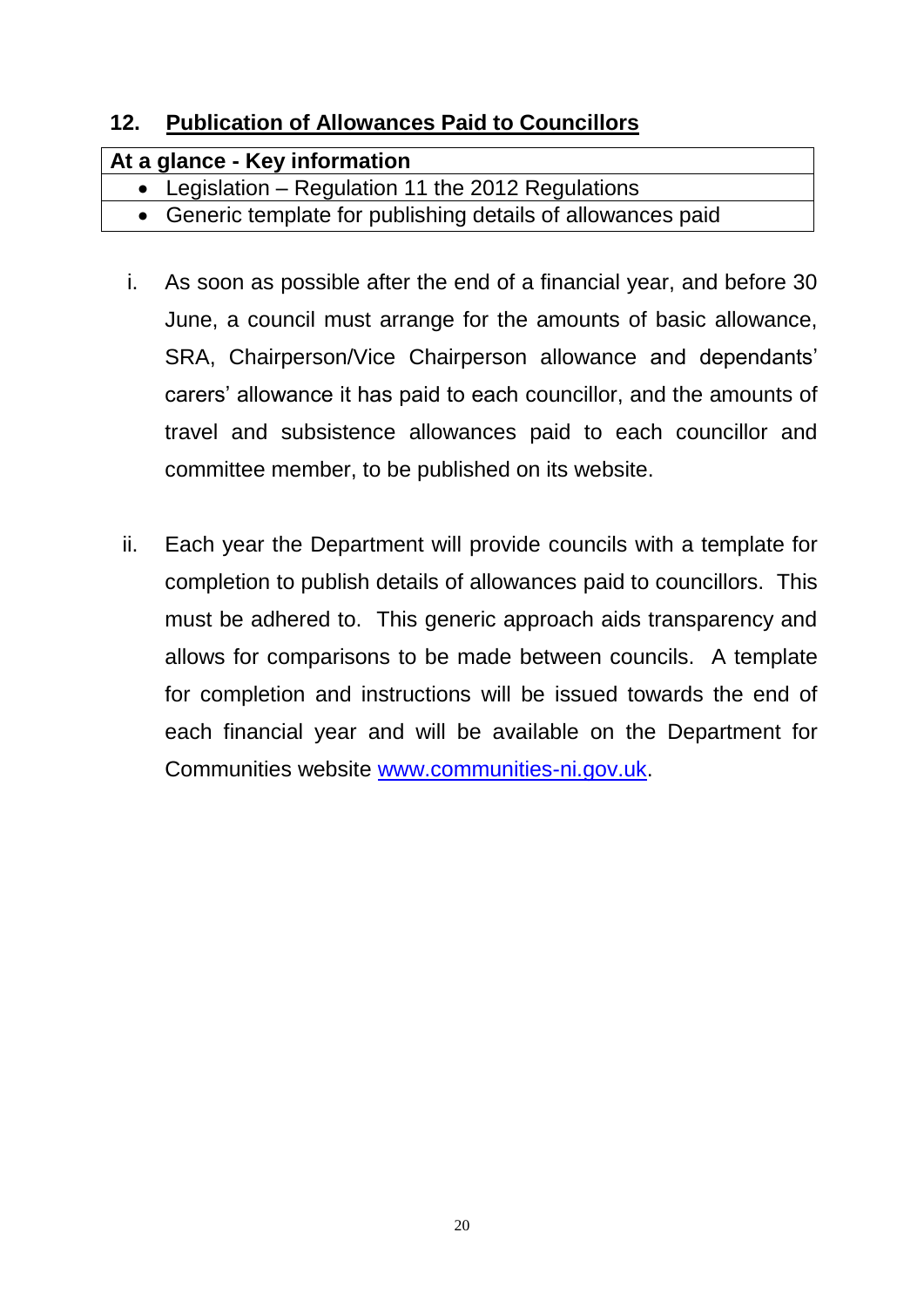# **13. Increases to Allowance Rates**

- i. The amount of the maximum basic allowance (inclusive of the incidental/ consumables element), SRAs and Chairperson/Vice Chairperson allowances will be updated in line with pay increases for council officers.
- ii. The amount of Dependants' Carer's Allowance will be updated in line with the national living wage for those aged 25 year and over.

# **14. Administration**

Councils should retain, for their own records, the bank detail instructions from each councillor and committee member on where their allowances are to be paid.

# **15. Amendments to Regulations**

A revised set of Regulations, which will replace the 2012 Regulations, has recently been consulted on. It is anticipated these new Regulations will be made early in 2017. This guidance will be updated to reflect the new Regulations in due course.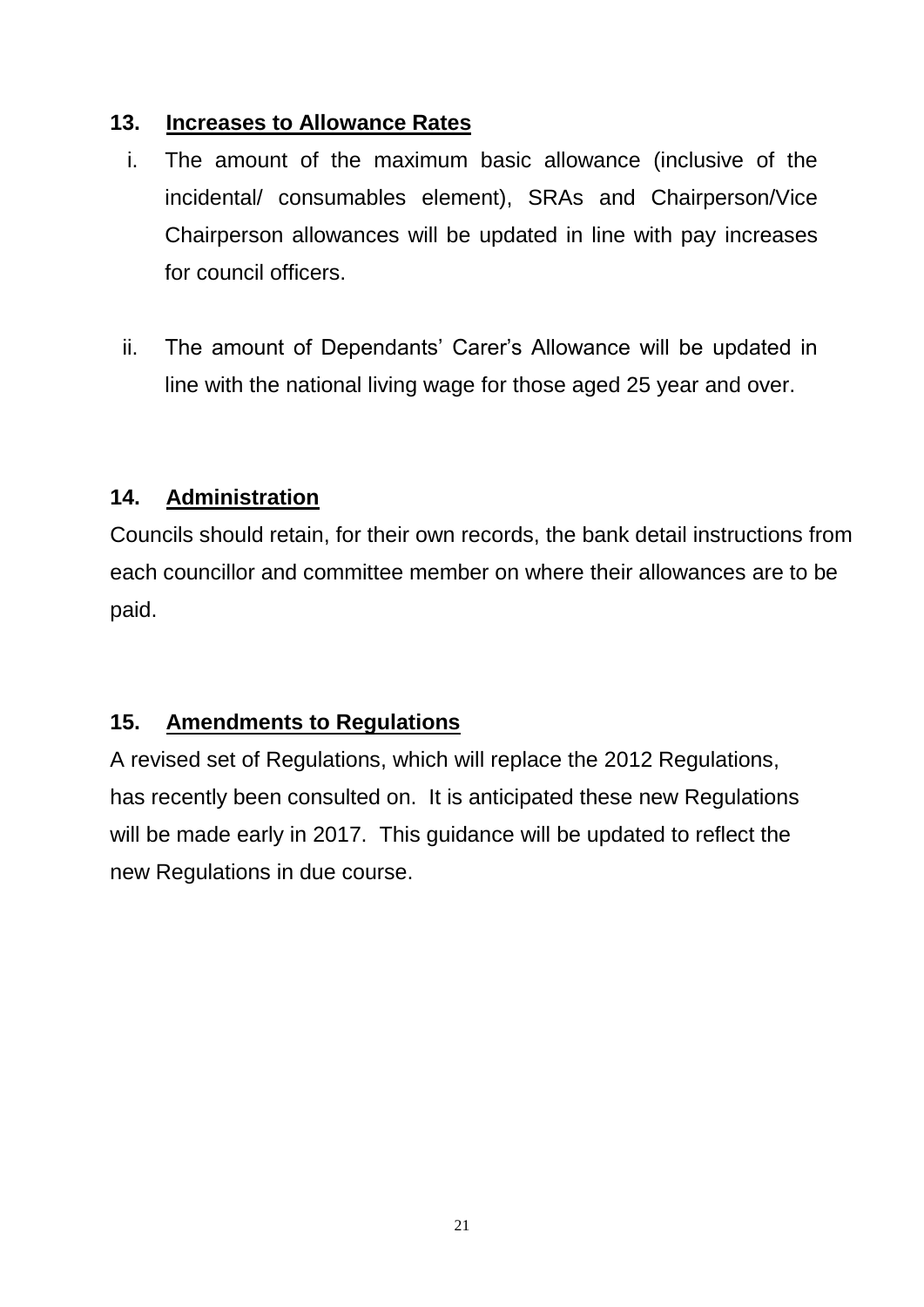# **[NAME OF COUNCIL]**

# **[Council to complete/consider colour font]**

# **SCHEME OF ALLOWANCES PAYABLE TO COUNCILLORS**

This Scheme is made under the Local Government (Payments to Councillors) Regulations (Northern Ireland) 2016.

# **1. Definitions**

In this scheme 'approved duty' and committee member are as defined in the Local Government (Payments to Councillors) Regulations (Northern Ireland) 2016.

#### **2. Commencement Date**

This scheme of allowances shall be operational from 1 April 2016.

#### **3. Basic Allowance**

An annual basic allowance of (amount) shall be paid to each councillor. Where applicable this will be paid pro-rata.

# **4. Special Responsibility Allowance**

- **4.1.** A special responsibility allowance shall be paid to those councillors who hold the special responsibilities specified in Schedule 1.
- **4.2.** The amount of allowance shall be the amount specified against that special responsibility in the Schedule. The allowance is only payable whilst the councillor is carrying out that duty.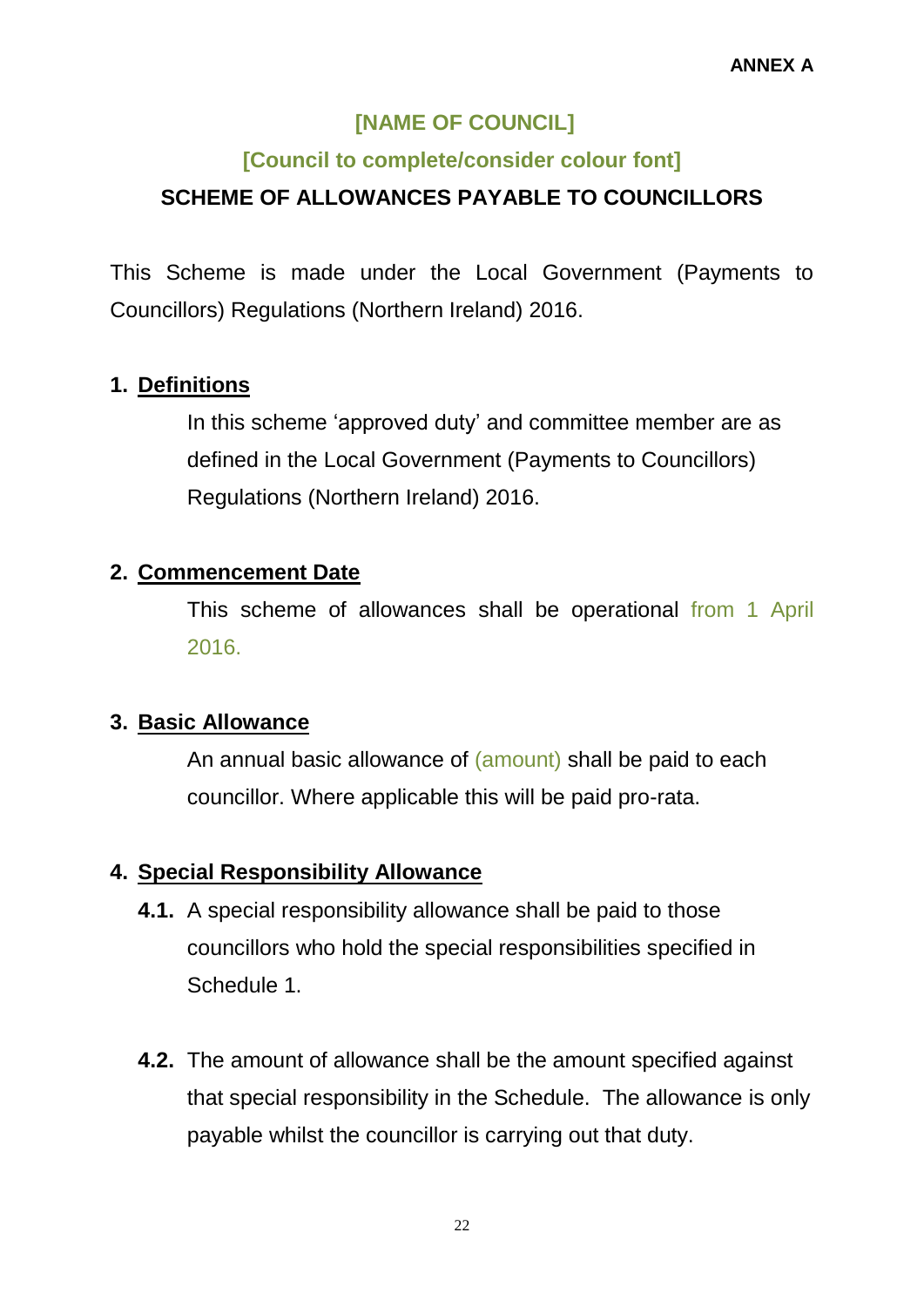- **4.3.** At any time, only one special responsibility allowance will be paid to a councillor.
- **4.4.** Where applicable any special responsibility allowances will be paid pro-rata.

# **5. Chairperson/Vice Chairperson Allowance**

- **5.1.** An allowance of (amount) will be payable to the Chairperson/Mayor of the council. Where applicable this allowance will be paid pro-rata.
- **5.2.** An allowance of (amount) will be payable to the Vice Chairperson/Mayor of the council. Where applicable this allowance will be paid pro-rata.

#### **6. Dependants' Carers' Allowance**

- **6.1.** Councillors are entitled to claim a dependants' carers' allowance towards reimbursement of actual reasonable costs necessarily incurred in providing care for an eligible dependant, while carrying out an approved duty.
- **6.2.** A dependants' carers' allowance shall be payable based upon actual receipted costs or at the appropriate hourly rate, whichever is the lower; up to the monthly maximum.
- **6.3.** The hourly rate of dependants' carers' allowance for standard care shall be (amount), and for specialised care (amount). The monthly maximum for standard care payable is (amount), and the monthly maximum for specialised care is (amount).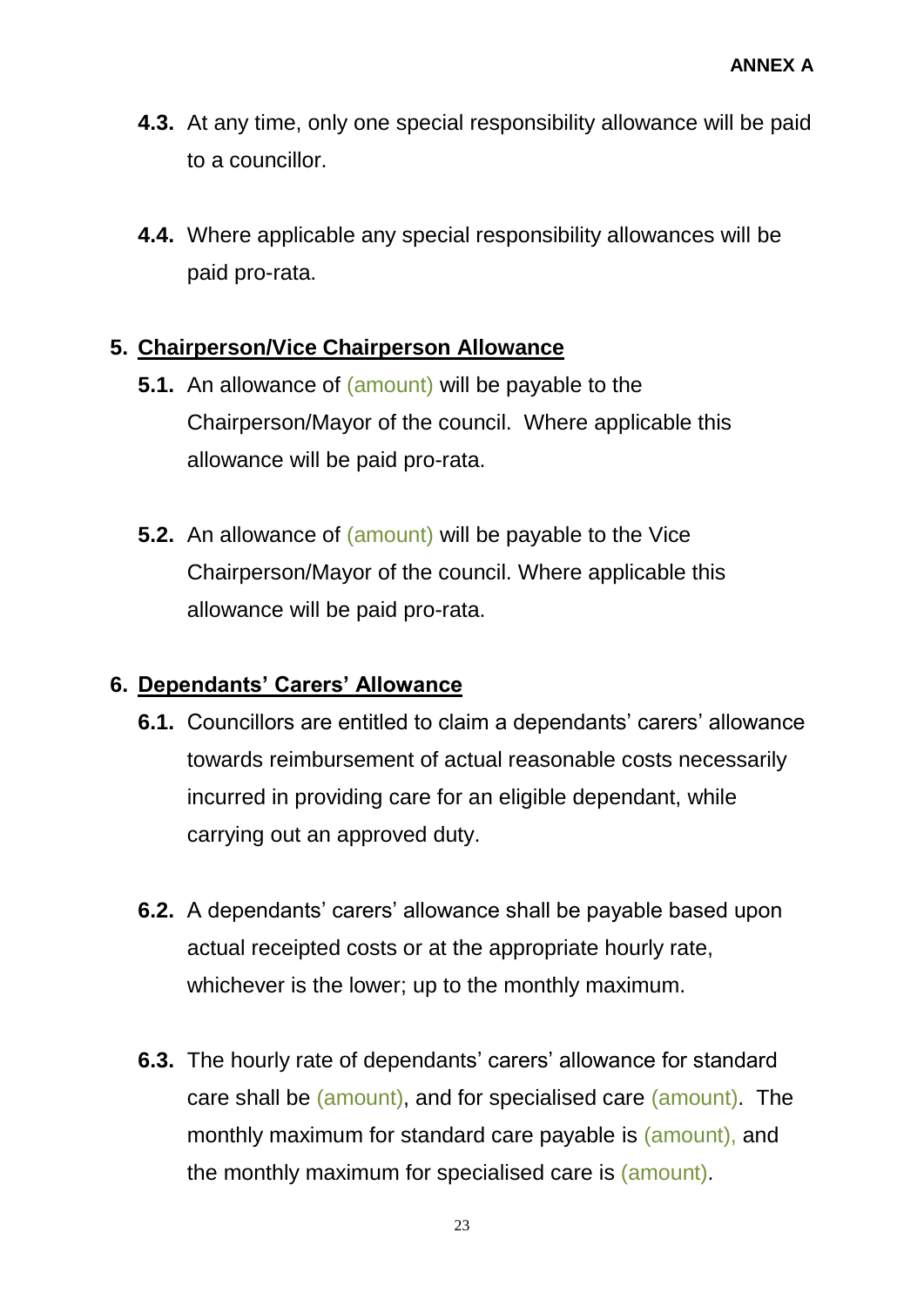Councillors may claim only one DCA in respect of each occurrence of approved duty. Only one DCA rate is payable even if there are 2 or more children/ dependants being cared for.

# **7. Travel and Subsistence Allowances**

- **7.1.** A councillor or committee member shall be entitled to claim travel and subsistence allowances where expenditure on travelling or subsistence has been necessarily incurred. The amount claimed should not exceed expense incurred.
- **7.2.** The rates of travel allowance for travel by private vehicle shall be as shown in the table below. [Where council rates are set below maximum, or maximum increased, these figures should be amended.]

| <b>Type of Vehicle</b>                                                                    | <b>Rate per Mile</b> |
|-------------------------------------------------------------------------------------------|----------------------|
| A pedal cycle                                                                             | 20.0p                |
| A solo motor cycle of cylinder capacity not<br>exceeding 149cc                            | 11.4 <sub>p</sub>    |
| A solo motor cycle of cylinder capacity exceeding<br>149cc but not exceeding 499cc        | 16.5p                |
| A solo motor cycle of cylinder capacity exceeding<br>499cc or a motor cycle with side car | 22.0 <sub>p</sub>    |
| A motor car of cylinder capacity not exceeding<br>450 <sub>cc</sub>                       | 22.0 <sub>p</sub>    |
| A motor car of cylinder capacity exceeding 450cc<br>but not exceeding 999cc               | 46.9p<br>$*13.7p$    |
| A motor car of cylinder capacity exceeding 999cc<br>but not exceeding 1,199cc             | 52.2 <sup>p</sup>    |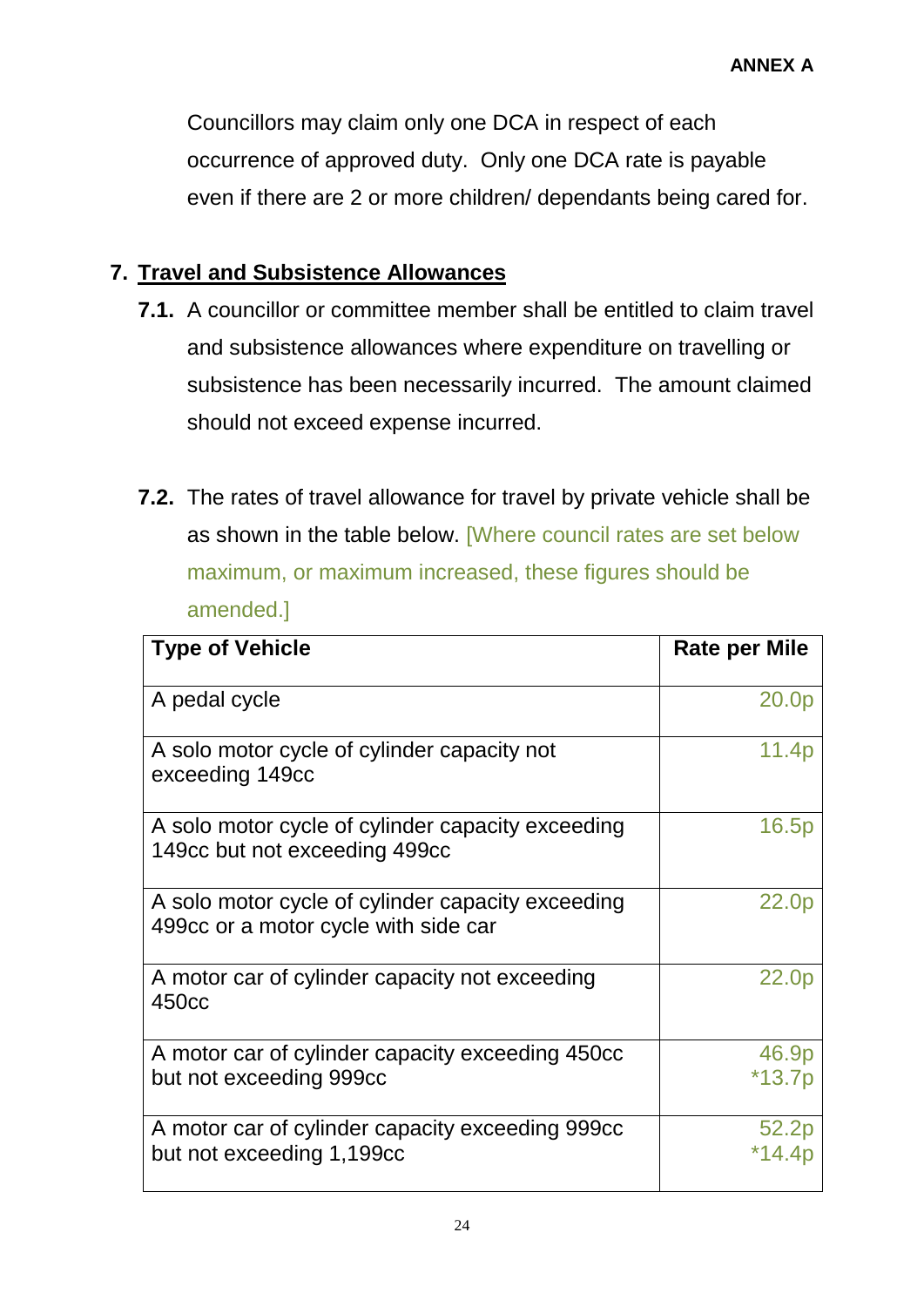#### **ANNEX A**

| A motor car of cylinder capacity exceeding 1,199cc | 65.0p            |
|----------------------------------------------------|------------------|
|                                                    | $*16.4p$         |
| An electric car                                    | 45.0p            |
|                                                    | $*25.0p$         |
| Passenger rate                                     | 5.0 <sub>p</sub> |
|                                                    |                  |

# \*For mileage above 8,500 miles \*\*For mileage above 10,000 miles

# **7.3.** The rates of subsistence shall be as shown in the table below.

[Where councils have increased the set rates due to

insufficiency, or where the default set rates have increased, the

council rates should be input]

| <b>PERIOD/MEAL</b>                                                                                                                                                                                | <b>RATES</b>              |             |
|---------------------------------------------------------------------------------------------------------------------------------------------------------------------------------------------------|---------------------------|-------------|
|                                                                                                                                                                                                   | <b>British Isles</b><br>£ | London<br>£ |
| <b>Accommodation allowance - An</b><br>absence involving an overnight stay, away<br>from the normal place of residence. This<br>rate does not include any meal allowance.                         | 100.70                    | 122.45      |
| <b>Breakfast allowance - (more than 4 hours)</b><br>away from the normal place of residence<br>or, where approved by the council, a<br>lesser period before 11 am)                                | 11.50                     |             |
| <b>Lunch allowance - (more than 4 hours)</b><br>away from the normal place of residence<br>or, where approved by the council, a<br>lesser period including the period between<br>12 noon and 2pm) | 13.50                     |             |
| <b>Tea allowance</b> - (more than 4 hours away<br>from the normal place of residence or,<br>where approved by the council, a lesser<br>period including the period between 3pm<br>and 6pm)        | 4.70                      |             |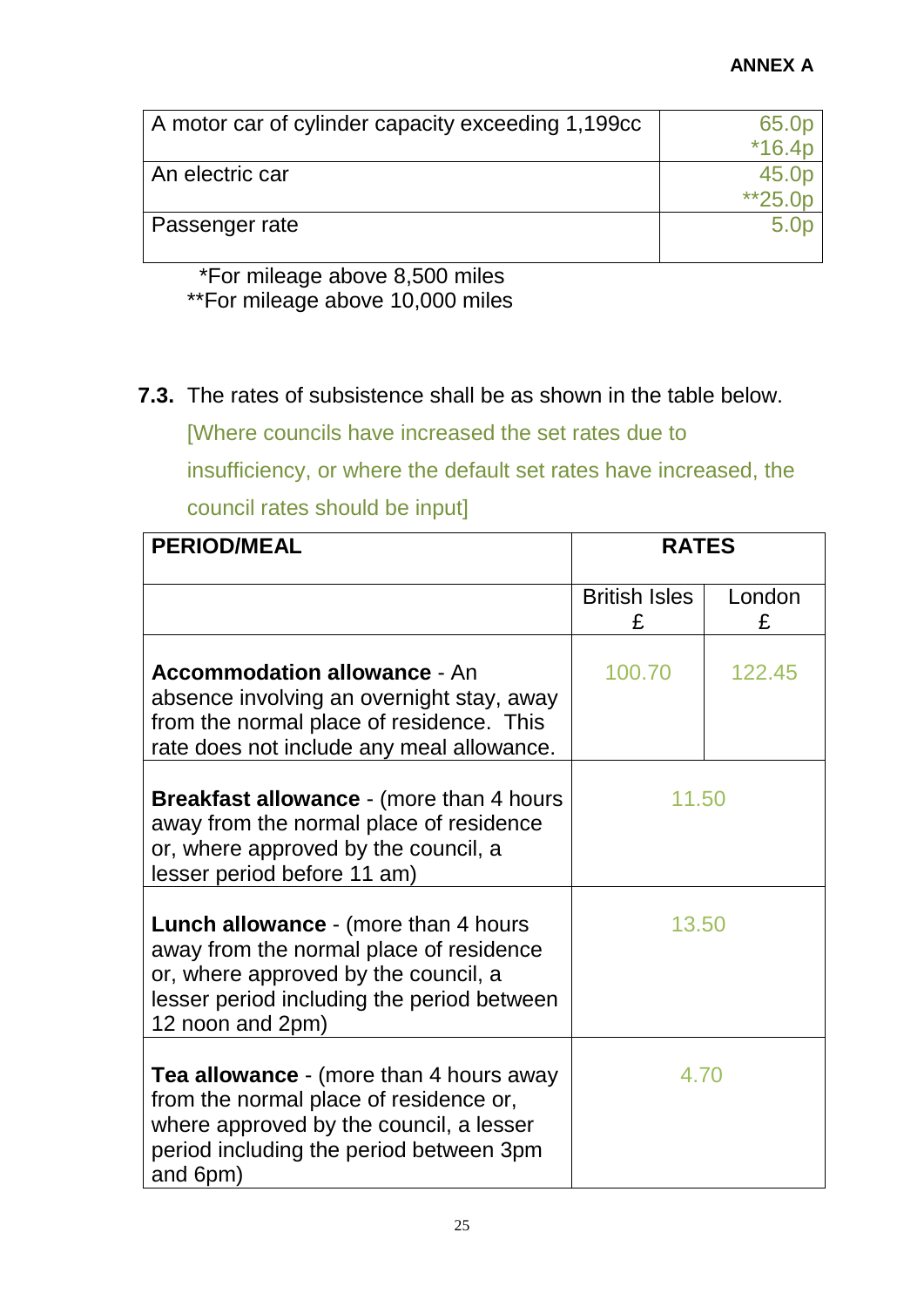| Evening meal allowance - (more than 4      | 20.95 |
|--------------------------------------------|-------|
| hours away from the normal place of        |       |
| residence or, where approved by the        |       |
| council, a lesser period ending after 7pm) |       |

# **8. General**

- **8.1.** This scheme may be revoked or amended at any time.
- **8.2.** The amounts stated in paragraphs 3-5 will be subject to any indexing increase during the year. [Where councils do not wish this to automatically be the case this wording should be amended/removed].
- **8.3.** The amounts stated in paragraph 6 will be subject to any increase to the national living wage for age 25+. [Where councils do not wish this to automatically be the case this wording should be removed].

#### **9. Claims and Payment**

- **9.1.** Payments regarding basic allowance and special responsibility allowance shall be made (insert frequency, for example monthly).
- **9.2.** Claims for dependants' carers' allowance, travelling allowance or subsistence allowance should be made in writing within three months, and should be accompanied by receipts, where appropriate.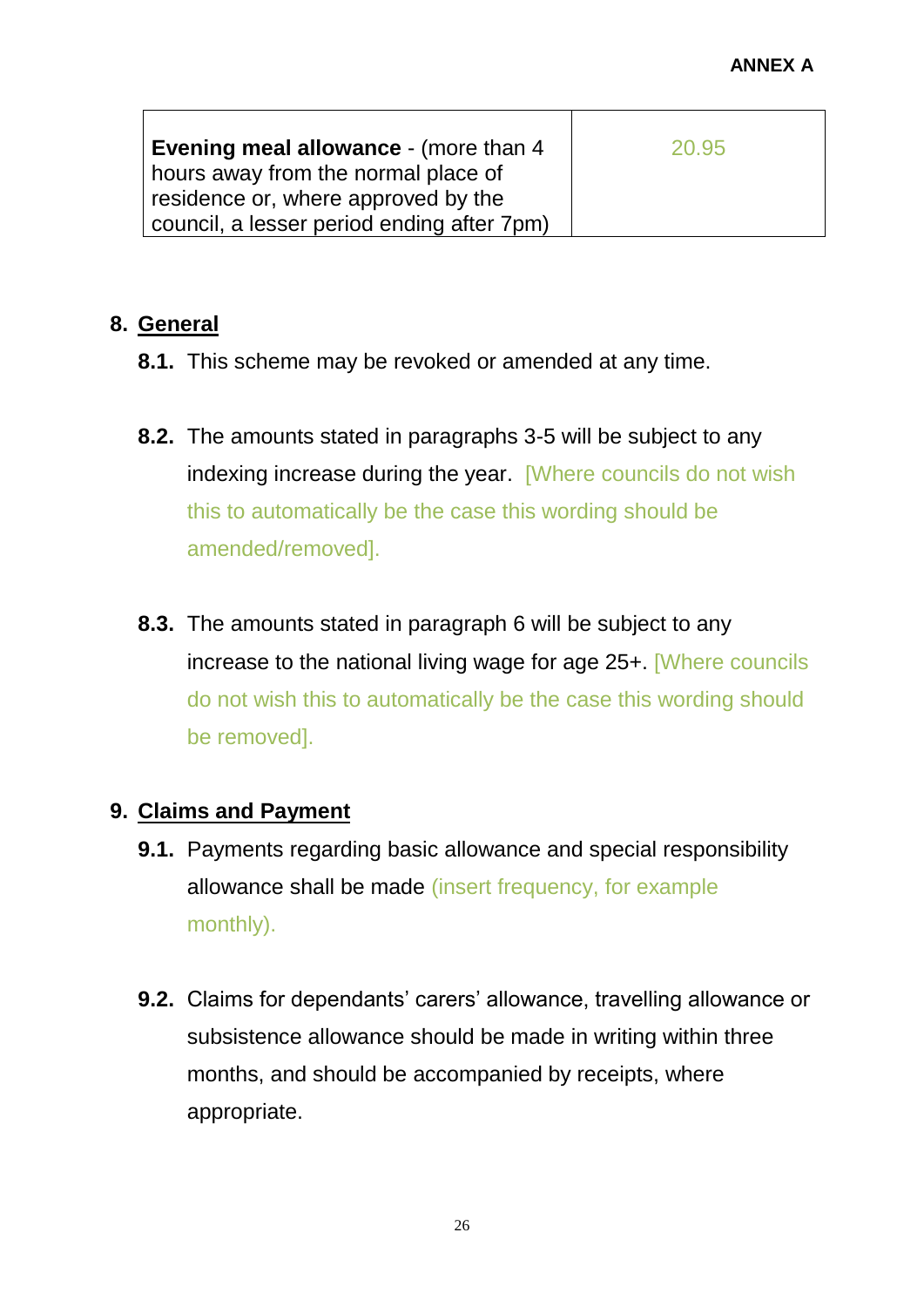# **SCHEDULE 1 to the Scheme of Allowances**

The following table provides details of the council's duties which attract a Special Responsibility Allowance and the associated allowance amount.

| <b>Special Responsibility</b>                                | Special               |
|--------------------------------------------------------------|-----------------------|
|                                                              | Responsibility        |
|                                                              | <b>Allowance Rate</b> |
|                                                              | (E)                   |
|                                                              |                       |
| Insert the role and details of the significant additional    | Insert amount         |
| responsibility that is over and above the generally accepted | attached to this      |
| duties of a councillor                                       | special               |
|                                                              | responsibility        |
|                                                              |                       |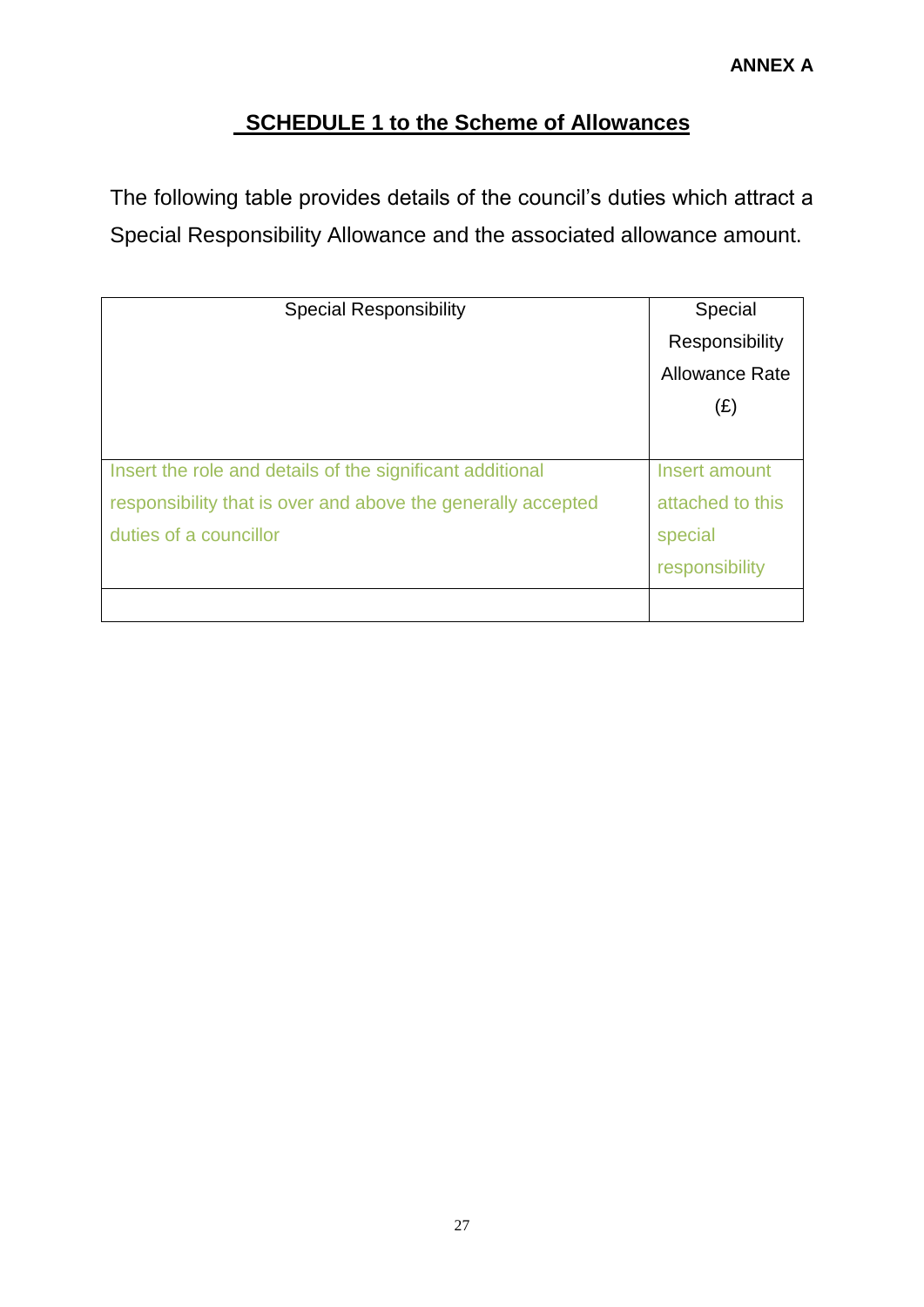# DEPENDANTS' CARERS' ALLOWANCE (SAMPLE) CLAIM FORM – STANDARD CARE

| Date care provided:    |  |
|------------------------|--|
| Approved duty covered: |  |
| (expand as necessary)  |  |
|                        |  |

|                                                                                 | Time to |
|---------------------------------------------------------------------------------|---------|
|                                                                                 |         |
|                                                                                 |         |
|                                                                                 |         |
|                                                                                 |         |
| (Claim amount is subject to agreed travel time, hourly and monthly rate limits) |         |
|                                                                                 |         |
|                                                                                 |         |
|                                                                                 |         |
|                                                                                 |         |

#### **Declaration:**

*I declare that the above named provided a childcare/carer service to me as detailed above, in order that I could perform the approved duty stated.*

| Name of claimant: |  |
|-------------------|--|
|                   |  |
| Date of claim:    |  |

*NB – A claim form should be completed and submitted for each relevant occurrence of approved duty -*